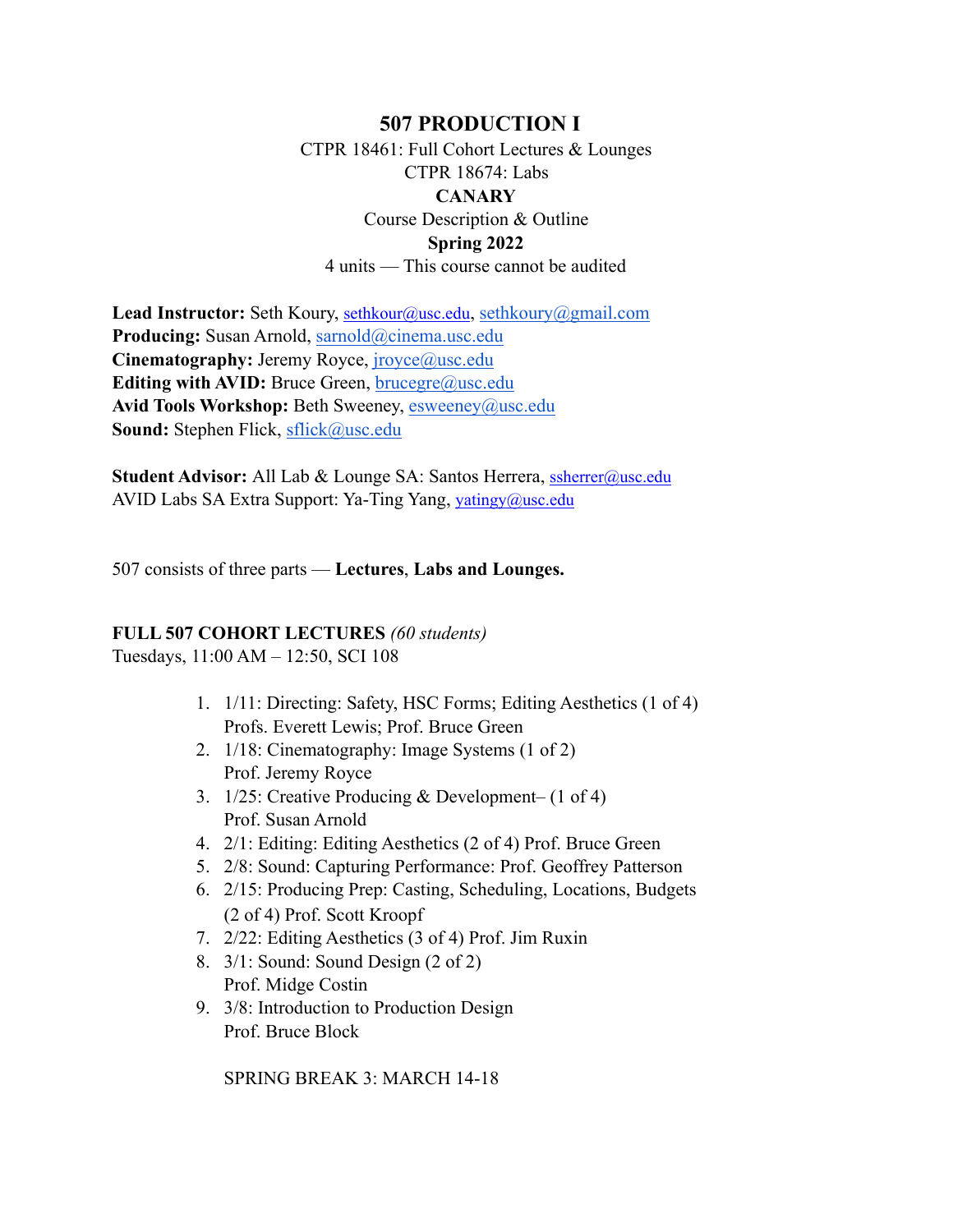- 10. 3/22: Editing Aesthetics (4 of 4) Prof. Jim Ruxin
- 11. 3/29: Producing: Prep for 508 (3 of 4) Profs. Arnold & Kroopf
- 12. 4/5: Cinematography: 8 Great Shots Prof. Angelo Pacifici
- 13. 4/12: Directing: Introducing Characters; Genre Profs. James Savoca & Rebekah McKendry
- 14. 4/19: Producing: Producing: Packaging & Case Study (4 of 4) (Prof. Arnold)
- 15. 4/26: Directing: Acting Styles; Audience and the Rule of Three Profs. Seth Koury & Ben Cunis

Coord SA for all Lectures: Ximena Davis [xdavis@usc.edu](mailto:xdavis@usc.edu)

**LOUNGE** *(16 students)*  Thursdays 10:00-11:50am SCI207; except 1/25 SCI108 Weekly Attendee: Directing Faculty Other attendees: Producing, Cinematography, Sound Faculty

**LABS** *(16 students)* Lab A: Mondays 2:30-5:20, SCE Stage 1 Lab B: Wednesdays 2:30-5:20, SCB 104

### **WELCOME TO 507**

Hello and welcome to CTPR 507. There is no better way to learn how to tell a story than actually going through the process of doing it. This is the beginning of an educational process which was designed to awaken instincts as a filmmaker. Be patient and open to new ideas as you embark on this creative and personal journey of discovery.

The focus of Production I (507) is about learning ways of communicating stories, ideas, feelings, moods and emotions in cinema. All approaches to cinema will be introduced including nonfiction, fiction, abstract, and experimental. The goal is for each student to learn how to express themselves and reach a place where they can be critical of their own work and offer progressive critiques to the works of others.

Course work is divided into three parts—full-cohort lectures, labs and lounges. In full-cohort lectures, students are introduced to the six major disciplines: directing, editing, cinematography, production design, producing and sound. In labs, students explore each discipline in more depth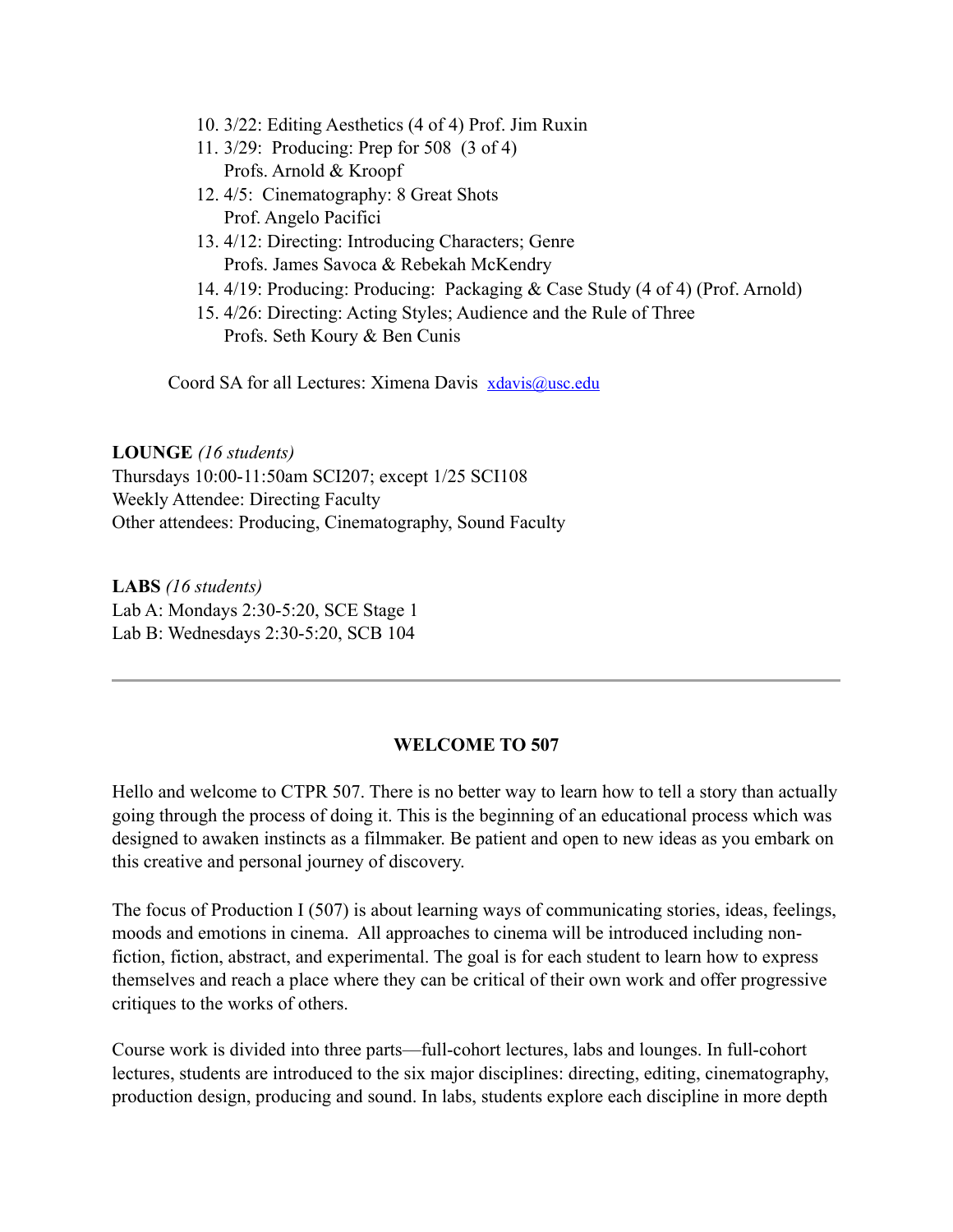through guided opportunities to create both individual and small collaboration exercises. All 507 students will complete four short exercises during the semester. Lounges are student-driven spaces to congregate, commiserate and collaborate. Exercises will be assigned, screened and critiqued there.

## **Course Goals**

- Discover the basic elements of character and story.
- Learn how to tell a story effectively through the use of sound and visual images
- Explore a range of forms and genres—non-fiction, fiction, personal essay, etc.
- Learn to give and receive cogent and constructive critiques of work
- Acquire ethical standards for filmmaking
- Develop fundamental skills in the areas of producing, directing, cinematography, production design, editing, production sound, and sound design.
- Highlight the fundamental relationship between form and content.
- Become aware of the cultural impact of cinema.

## **CTPR 507 will cover introductions to these skill-sets:**

**Directing:** Develop a comprehensive understanding of the role of the director from script to screen; analyze scenes for production; learn fundamental techniques of working with actors; learn the importance of shots, scenes, coverage, beats, conflicts, moments, transitions, composition, geography; establish aesthetic approaches to the intention and theme of each exercise; and learn strategies for leading and collaborating.

**Producing:** An overview of the industry and the role of the producer from inception of an idea to release/airing. Examine development, financing, pre-production, production, post-production and distribution from a producer's perspective. Creative, managerial, entrepreneurial and problem-solving skills necessary to succeed will be explored.

**Cinematography:** The use of images to reinforce a narrative and create an emotion, the concept of the exposure triangle, the properties of light, working with natural light, the functions of a lens, composition, basic electrical distribution, blocking and covering a scene.

**Editing:** The aesthetics and editorial skills behind the art of telling a story with moving visual images. Learning AVID Tools, Media Management and Editorial techniques used in all genres by exploring dialogue, formal and stylistic editing. Cutting for emotion and character building. Creating tension and suspense. Each student will have one-on-one meetings with Professors outside of class time.

**Sound:** The use of Sound Design as a creative storytelling device. Introductory production recording and sound editing. The blending of dialogue, music and effects into a cohesive soundtrack.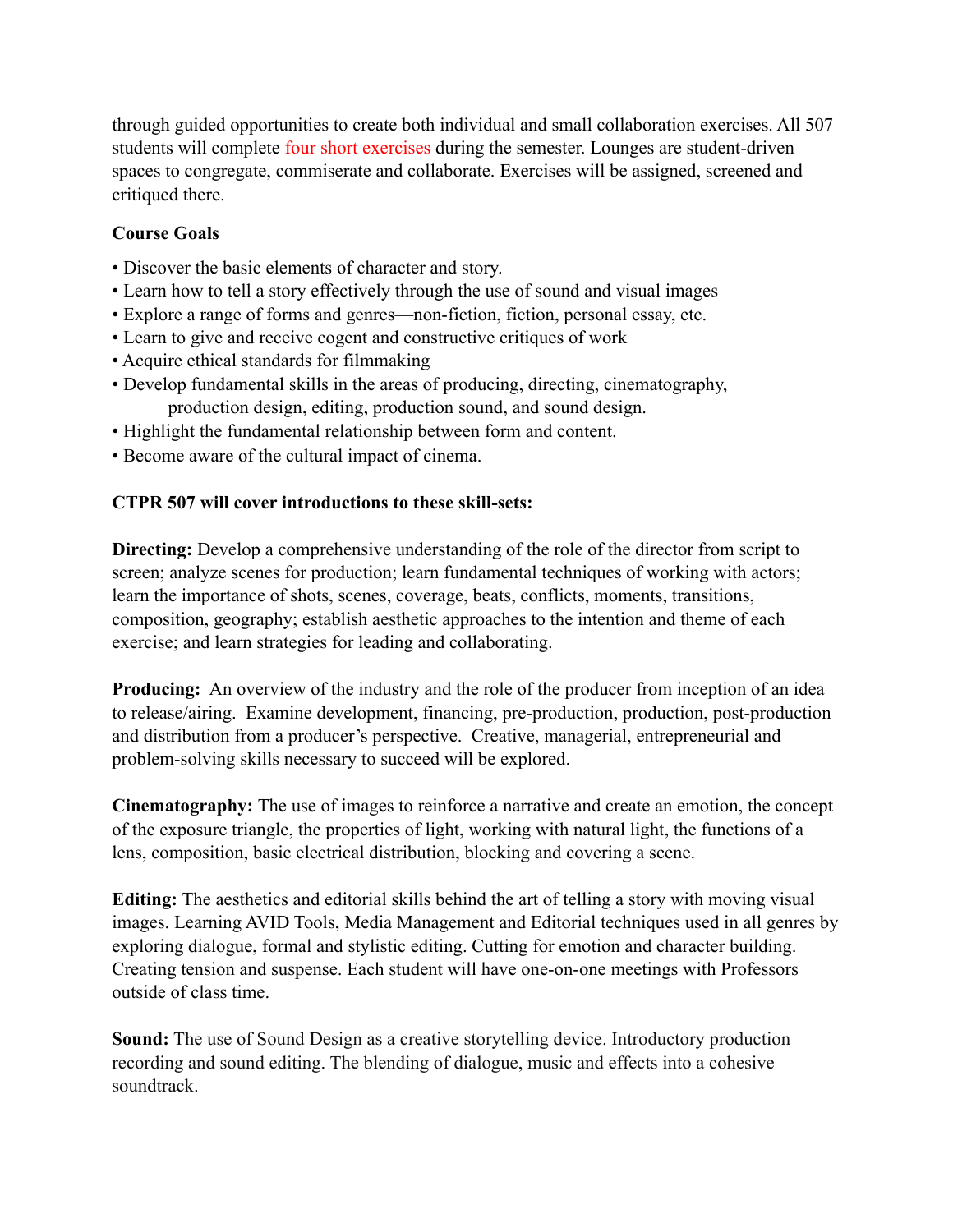#### **The 507 Exercises**

#### **E1: SELF PORTRAIT**

**Specs**: 30 seconds or less + 3 seconds of BLACK SCREEN at start of film. Student's name should appear at some point during those 3 seconds. Voiceover, music, sync sound, sound effects encouraged. No credits. Camera and editing software flexibility (preferably AVID) on this exercise **only;** consult your faculty.

Location: anywhere Actors: none Permit: not needed Camera: One Smartphone only No lights Crew: solo project; no outside crew Editing Software: AVID preferred Hazardous Forms: No hazardous conditions of any kind permitted. Max Budget: \$100

Intro: Week one Production: weeks 1 & 2 No pitching needed Screen Week 3.

#### **E2: EMOTION**

**Objective:** To capture and evoke human emotion on the screen. **Specs**: 60 seconds or less + 3 seconds of BLACK SCREEN at start of film. Student's name should appear at some point during those 3 seconds. Voiceover, music, sync sound, sound effects encouraged.

Location: students' own apartment / house interiors only Actors/subjects: only from SCA cohort; SDA students Crew: you must perform all Prod, Dir, Cine, Edit; Sound Rec must come from your 507 equipment trio; no crew outside trio or section Permit: not needed Camera: One Canon XC-15 only Lighting: SCA Kits if available (first come, first served) Editing Software: **Avid only** Hazardous Forms: No hazardous conditions of any kind permitted. Written explanation of Safety. Due at Pitch. Max Budget: \$200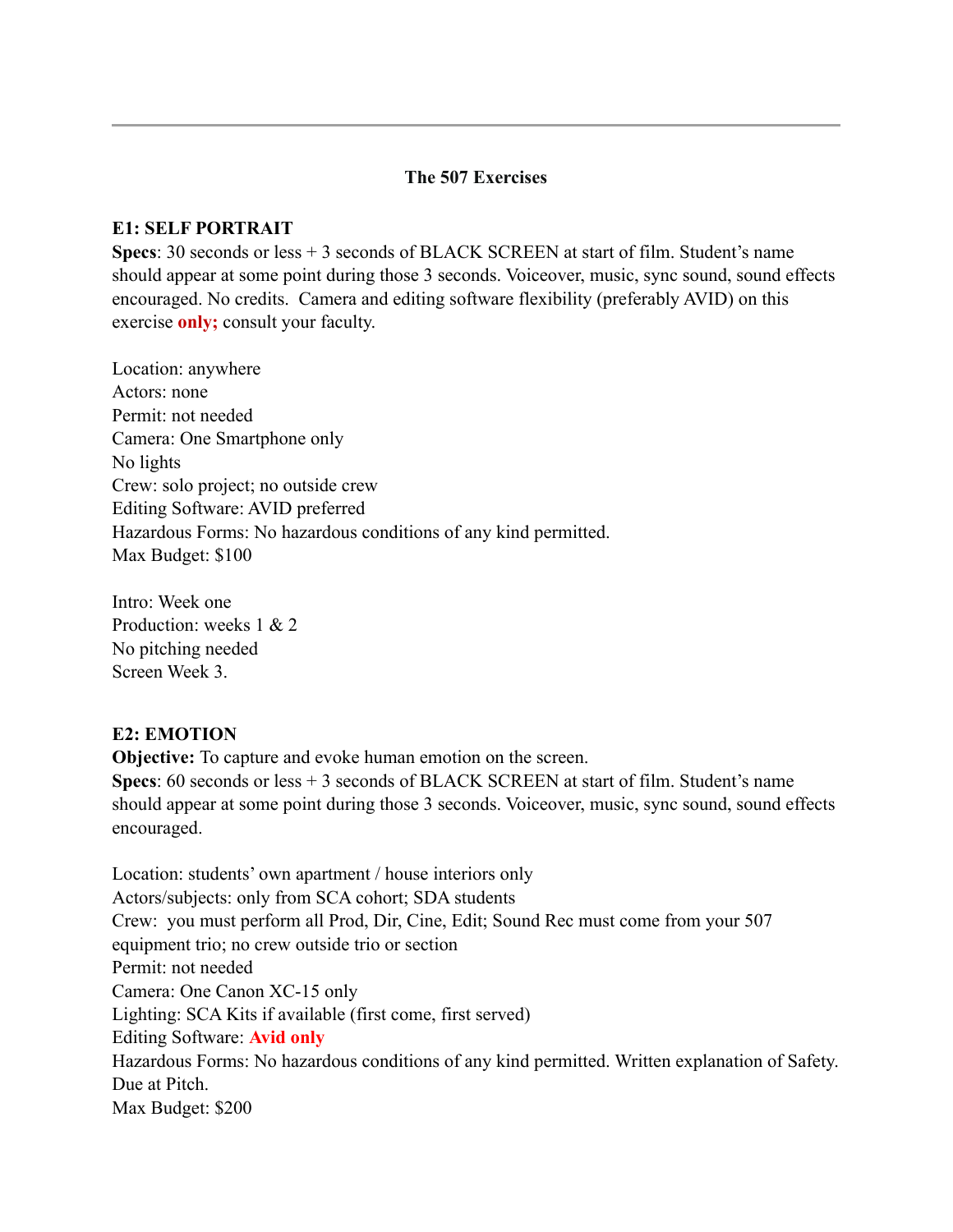Intro Week 1 or 2 Elevator Pitch in Week 4 LOUNGE to Directing Faculty Weekend 4: Production – Feb 4, 5, 6 Screen Week 6

## **E3: GENRE**

**Objective:** to work with known cinematic genre

**Specs**: 60 seconds or less + 3 seconds of BLACK SCREEN at start of film. Student's name should appear at some point during those 3 seconds. Voiceover, music, sync sound, sound effects encouraged.

Location: on-campus only Actors/subjects: SCA or USC School of Dramatic Arts students only Crew: you must perform Prod, Direct & Edit; You can be your own Cinematographer or select a trio member; Sound Rec must come from your 507 equipment trio; no crew outside trio or section

Permit: on-campus permit required Camera: One Canon XC-15 only Lighting: SCA if available (first come, first served) Editing Software: **Avid only** Hazardous Forms: No hazardous conditions of any kind permitted. Written explanation of Safety. Due at Pitch. Max Budget: \$200

Intro Week 4 Elevator Pitch to Directing Faculty: Week 7 Production: Weekend 7 –Feb 25, 26, 27 Screen Week 9.

# **E4: ORIGINAL STORY**

**Objective:** Within an assigned trio**,** students will serve as the *writer/director* on their own exercise, work as a *cinematographer/camera operator* on another, and collaborate as *producer/ editor/sound designer* on another. Each section will determine how the trios are formed**.** 

Location: anywhere within 30 miles of SCA; permits needed Actors/subjects: casting breakdowns OK Crew: only trio; no outside crew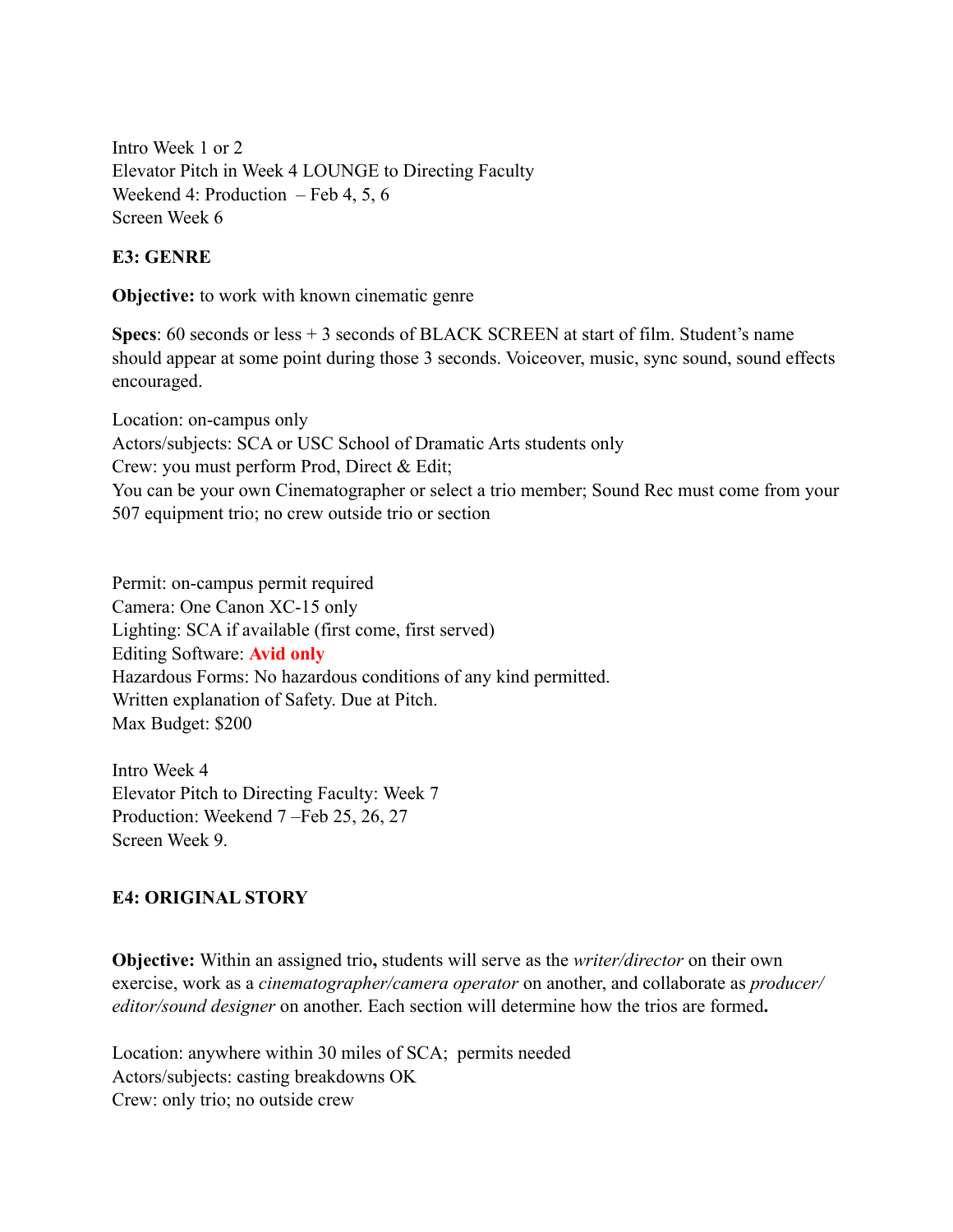Permit: required (\$30 FilmLA) Camera: One Canon XC-15 only Lighting: SCA Kits Editing Software: **Avid only** Hazardous Forms: May be used

Max Budget: \$400.00

**Specs**: Four minutes or less + 3 seconds of BLACK SCREEN at front of film. Original scripts only. Include title, credits, and USC copyright (see below for more information about copyright). Must use our Canon XC-15, and AVID. No mastering elements required.

Intro: Week 5 Pitch: Week 8 Group A Scripts Due Week 9 Monday, March 7, 9am Group B Scripts Due Week 10 Monday March 21, 9am Group C Scripts Due Week 11 Monday March 28, 9am Prep Week 10, 11, 12 to Producing & Directing Faculty in LOUNGE Production: Week 11 – Group A: April 1, 2, 3 Week 12 – Group B: April 8, 9, 10 Week 13 – Group C: April 15, 16, 17 Screen: Group A – Week 13 Group B – Week 14 Group C – Week 15

#### **SPECS FOR ALL EXERCISES 2-4:**

**Cinematography:** All exercises will be shot with the Canon XC-15. Additional equipment requires a completed CTPR 507 Equipment Request Form available on SCA Community website.

Details about Cinematography Requirements

· Cinematography Kit – The items are listed on the "USC SCA CTPR 295, 310, 507 & 508 Cinematography Kit" document which is on the SCA Community website <https://scacommunity.usc.edu/>in the Student Production

· One 64 gb, SDXC Class 10 cards for capturing footage · One 2 to 8 gb SD card to store the camera settings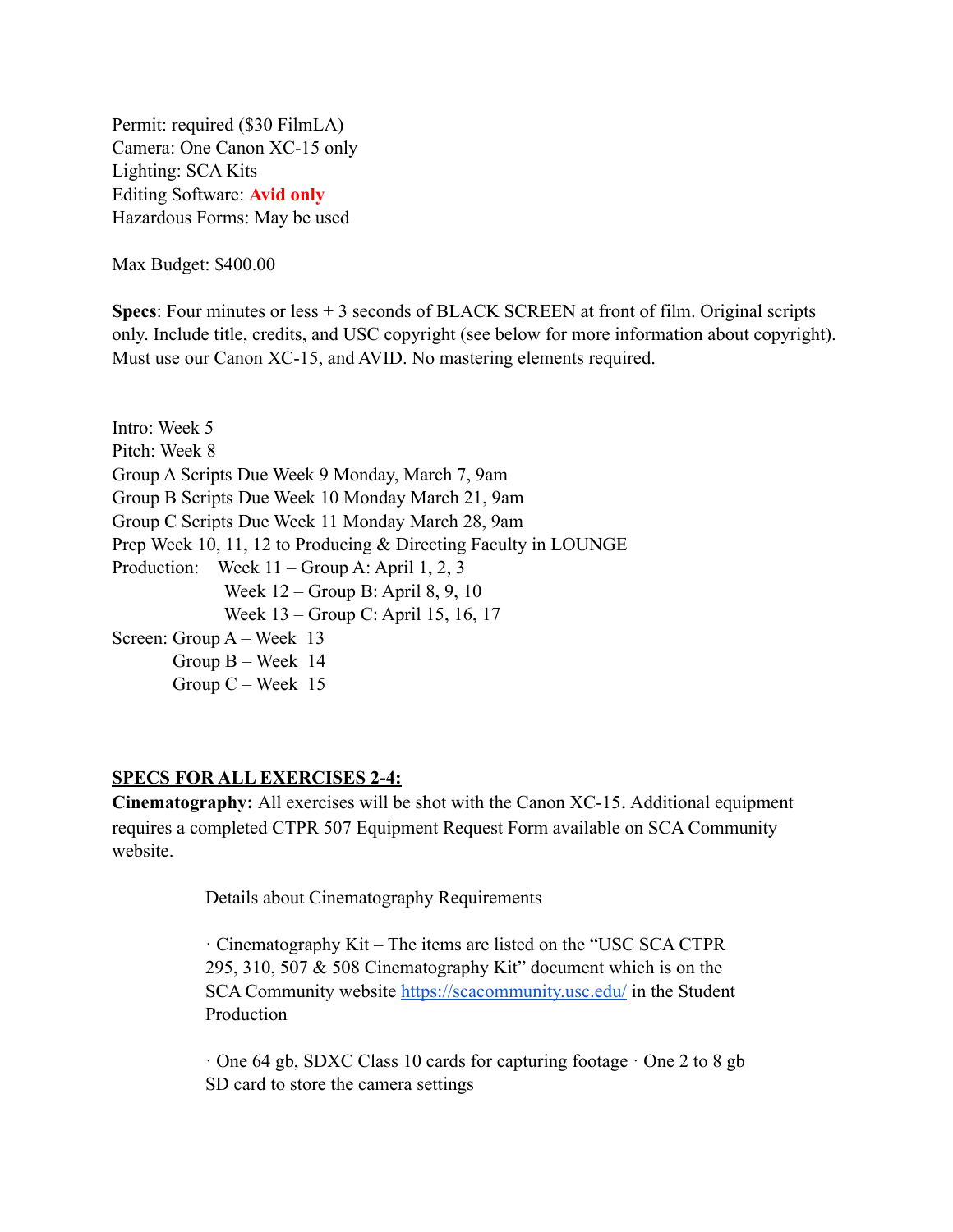Cards from Kingston, Lexar, Transcend and Sandisk have all been tested with the camera and are available at local stores and on Amazon. No micro cards and both cards must be blank i.e. free of files.

Student use of Smartphone cameras, and any Editing software other than AVID for E1, is unsupported by SCA faculty, staff or SA's. Only our CANON XC-15 cameras and AVID Editing software are supported on E1 and *are mandatory on E2-E4.*

**Editing:** AVID and Sapphire only.

**Sound:** Production Sound must be recorded. Dual system allowed. **Screening:** All screenings will take place in the Lounge. See schedule for deadlines.

### **Copyright**

All exercises must include **©**2022 University of Southern California. The copyright to all 507 exercises resides with the University. The student retains ownership of the underlying intellectual property rights to the work. More info here: <http://cinema.usc.edu/admissions/copyright.cfm>. In all cases, copywritten material must be credited. For works to be screened outside of SCA, material must be cleared, and a complete production book with rights, releases, and permissions must be submitted to Prod/Dir faculty, Archives, and Student-Industry Relations.

# **Required Texts**

*Film Form & The Film Sense, Sergei Eisenstein, edited and translated by Jay Leyda [https://monoskop.org/images/6/68/Eisenstein\\_Sergei\\_The\\_exercise\\_Sense\\_1957.pdf](https://monoskop.org/images/6/68/Eisenstein_Sergei_The_Film_Sense_1957.pdf)*

*Introduction to Cinematography: Learning through Practice, Tania Hoser, Routledge (Taylor &* Francis), 2018.

Available at USC Bookstore and online. Will also be used in later cinematography classes.

### **Recommended Texts**

*Directing Actors: Creating Memorable Performances for exercise and Television,* Judith Weston, Michael Wiese Prod, 1996.

*Motion Picture and Video Lighting* (3rd Edition), Blaine Brown, Routledge (Taylor & Francis), 2019.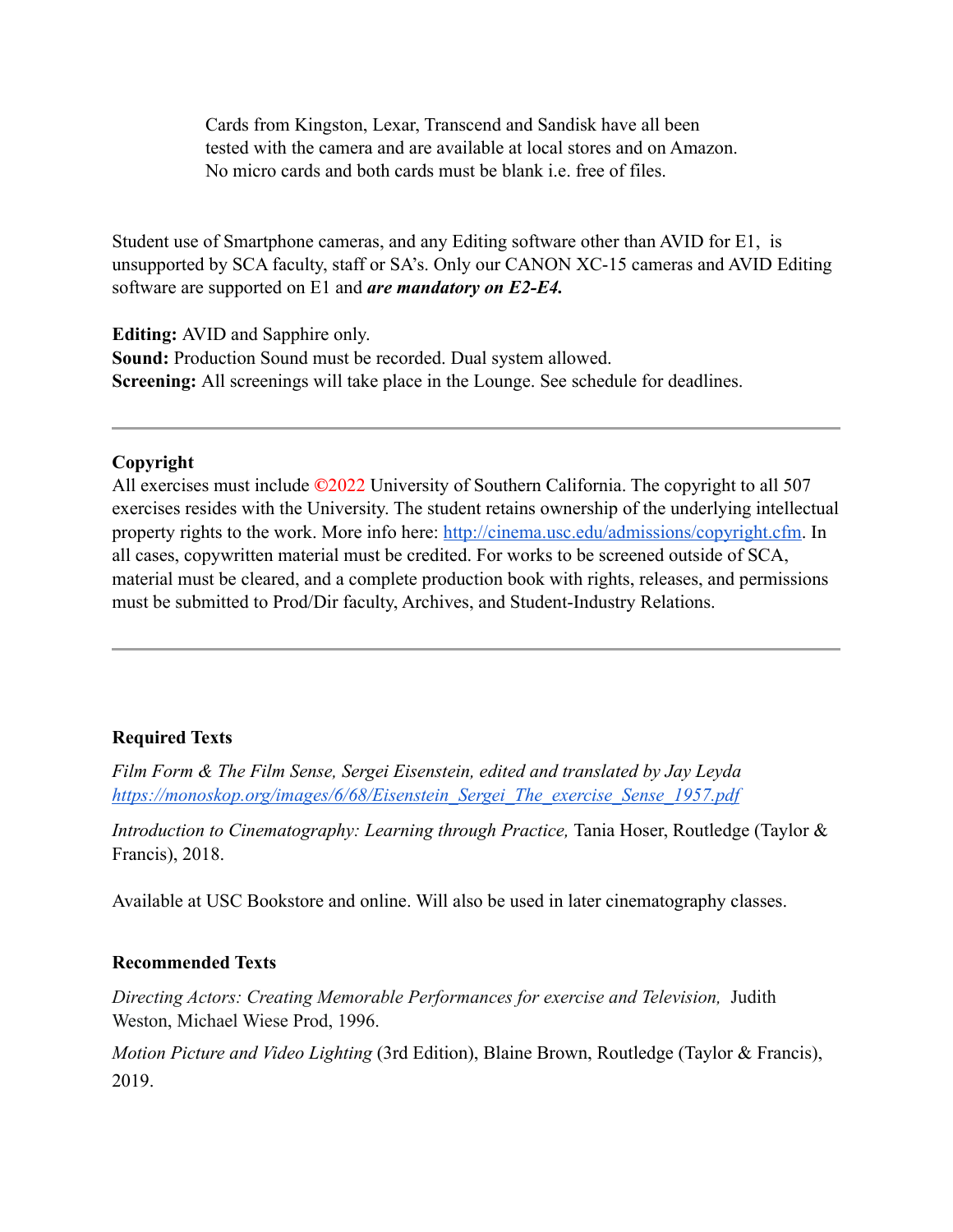*This is Your Brain on Music: The Science of Human Obsession,* Daniel J. Levitin, Plume/ Penguin, 2007.

*The Filmmaker's Eye: The Language of the Lens: The Power of Lenses and the Expressive Cinematic Image*, Gustavo Mercado, Routledge (Taylor & Francis), 2019.

*The Healthy Edit: Creative Editing Techniques for Perfecting Your Movie* by John Rosenberg. Focal Press, 2018.

*Editing with Avid Guide*, Reine-Claire Dousarkissian (provided)

*Production Sound Mixing*, John Jay Murphy, Bloomsbury, 2016.

### **Equipment and Resources**

Production equipment and workflow must be approved by appropriate instructors.

## **Mandatory Editing Requirements**

All students are required to edit exclusively on AVID. No exceptions. Students must have:

- An SCA-approved laptop and external hard drive
- Sony MDR 7500 Series Headphones
- Avid Media Composer (editing software) as specified in enclosed links
- Sapphire software (visual effects software for editing) which is free
- Apple Care for your laptop (recommended)
- AVID visual effects will be supported
- Requirements with all the specifications for your required equipment [here](http://cinema.usc.edu/laptops/).
- AVID Genius Bar:

**[https://knowledgebase.sca.usc.edu/\\_layouts/15/start.aspx#/SCA%20Knowledgebase/](https://knowledgebase.sca.usc.edu/_layouts/15/start.aspx%23/SCA%2520Knowledgebase/Avid%2520Genius%2520Bar.aspx) [Avid%20Genius%20Bar.aspx](https://knowledgebase.sca.usc.edu/_layouts/15/start.aspx%23/SCA%2520Knowledgebase/Avid%2520Genius%2520Bar.aspx)**

# **Grades**

Grades will be based on creativity, clarity, craftsmanship, and professionalism.

In CTPR 507 a grade of C or better must be earned in order to move on to CTPR 508 (Production II). Students who earn a grade of C- (1.7) or less in 507 will be disqualified, and not be able to continue in the MFA program.

|               | directing | producing | cinematograph | editing | sound  |
|---------------|-----------|-----------|---------------|---------|--------|
| Total points: | 20 pts    | 20 pts    | 20 pts        | 20 pts  | 20 pts |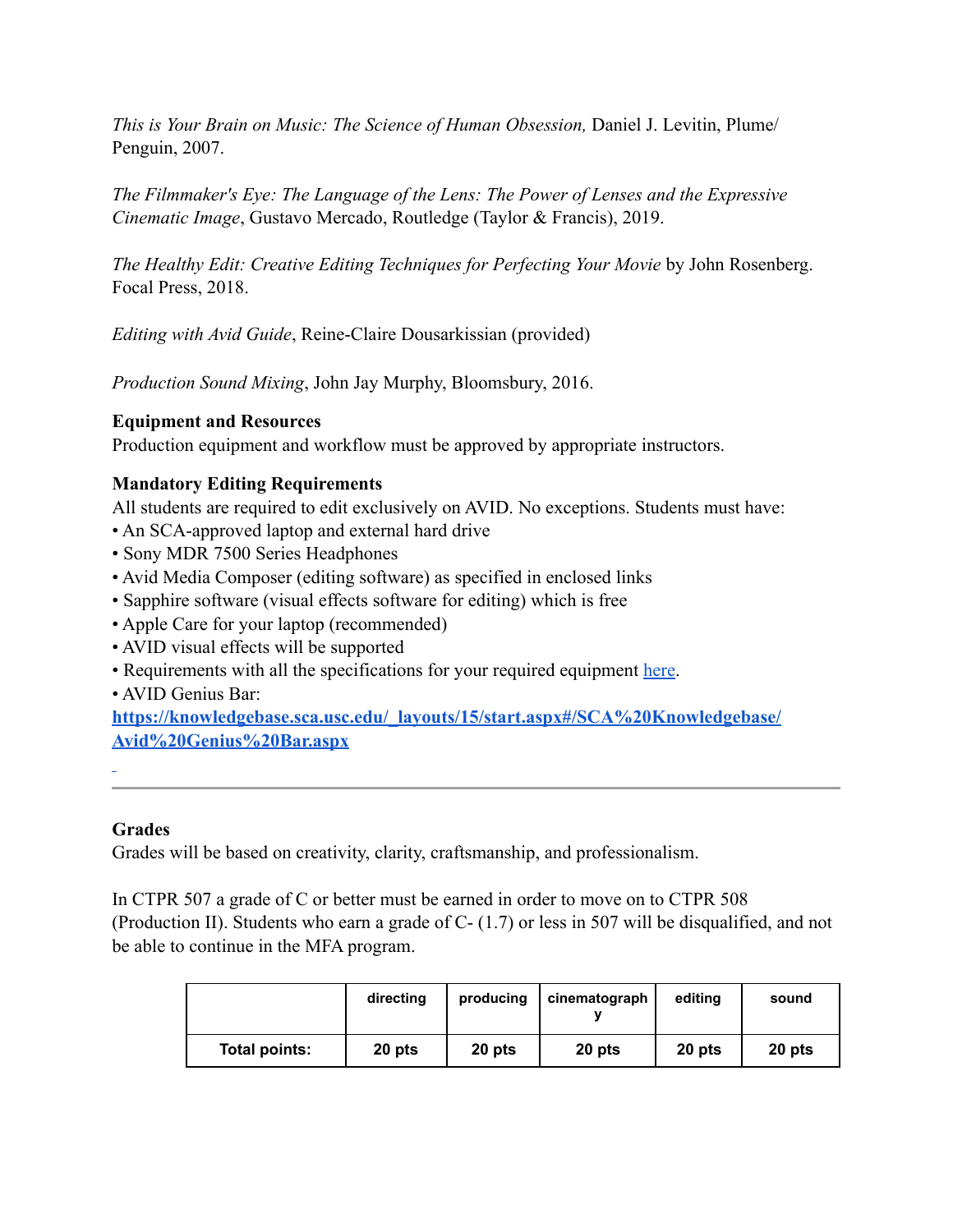**Grading Scale**: A: 94-100 • A-: 90-93 • B+: 87-89 • B: 83-86 • B-: 80-82 • C+: 77-79 • C: 73-76 • C-:  $70-72 \cdot D + 67-69 \cdot D$ :  $63-66 \cdot D - 62 \cdot F$ : 59 and below

#### **Production Division Attendance Policy**

*Absences*. Students are expected to be on time and prepared for each class. If you must miss class, please inform the instructor and SA as soon as possible before class begins. One absence will affect your grade by one portion of a grade (A>A-) Two absences will result in your grade being lowered by one full point (ex:  $A > B$ ). A third absence will result in your grade being lowered another full point (ex:  $B > C$ ) and one full point for every additional absence.

*Tardiness*. One late will not affect your grade. Two late arrivals equates to one full absence.  $(A>A-)$ . Three late arrivals will result in your grade being dropped by two portions  $(A>B+)$ . Four late arrivals will result in your grade being dropped three portions (one full point: A>B) Lateness of more than 30 minutes will count as an absence.

*Students are encouraged to interact with both faculty and SAs outside of class. Please contact your instructor and SA if you have any concerns or questions concerning the course and be sure to let them know in advance if you cannot attend class.*

*Please notify your lead faculty & SA if your absence or tardiness issue to COVID. To notify the university of a case, please call 213-740-6291 or email [covid19@usc.edu.](mailto:covid19@usc.edu) Please see<https://coronavirus.usc.edu/>for USC guidelines about attendance.*

# *COVID PROTOCOL:* Please refer to this document: **PRODUCTION PROTOCOLS SPRING 1/4/22**

*If any of the Covid-19 safety protocols are violated, the SCA production may be suspended or shut down immediately and students could potentially receive a failing grade for the project.*

### **MID-SEMESTER CONFERENCES (with Lead Faculty):**

These conferences allow you to get a sense of your overall progress, areas for improvement and an estimated grade at mid-point in the semester. If you are in danger of failing, you will be alerted in writing and in a conference; we will outline together what steps must be taken in order for you to pass. It is the student's responsibility to be aware of USC's add/drop and withdrawal deadlines.

# **OFFICE OF STUDENT ACCESSIBILITY SERVICES**

OSAS follows a thorough review process to verify a student's disability and to determine whether or not requests are considered "reasonable accommodations." All requests and decisions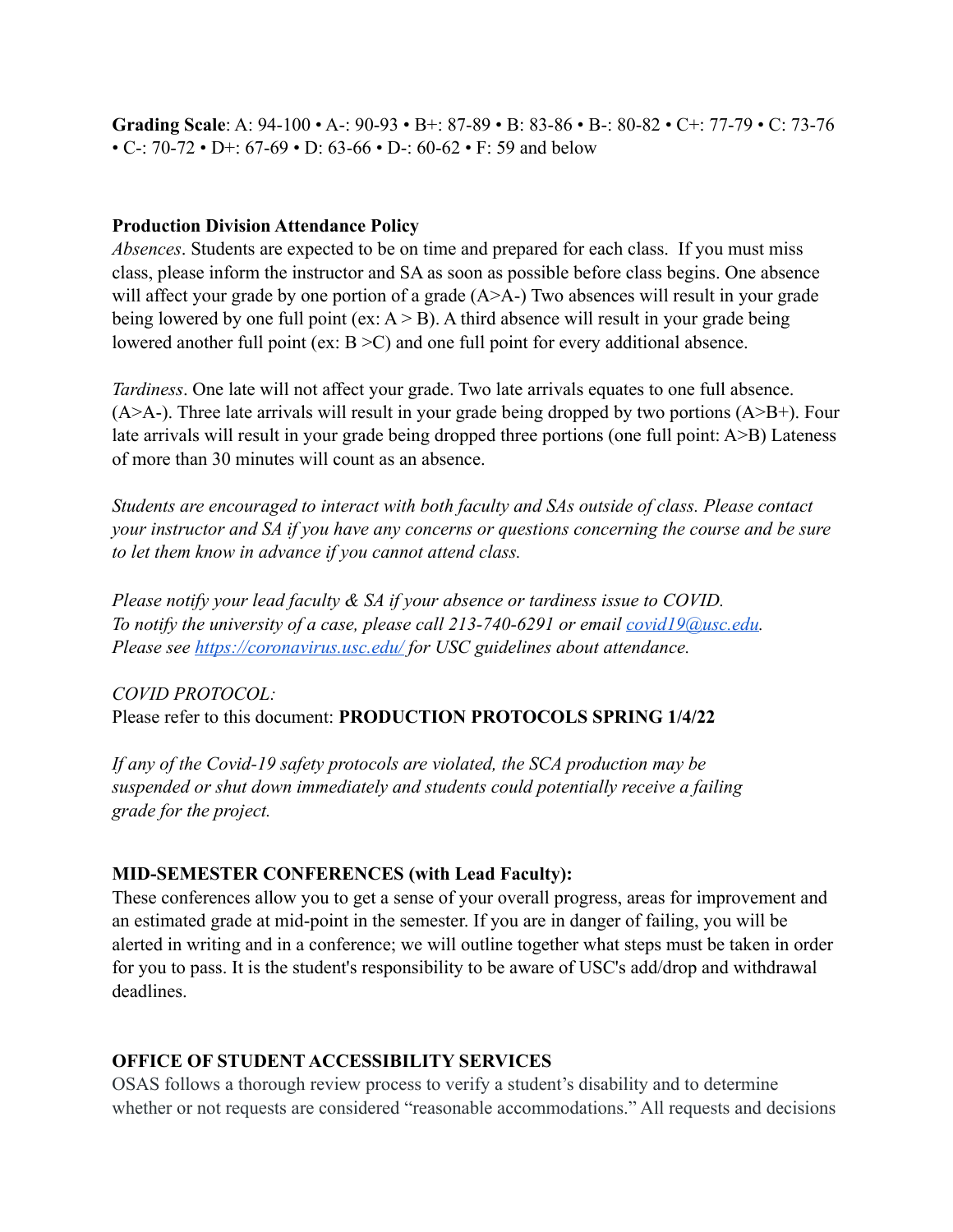should go through OSAS. Additionally, OSAS is unable to support students who have concerns for COVID risks related to their family members as *our services are designated for USC students with disabilities*. COVID-19 hotline: 213-740-6291 Email: covid19@usc.edu.. OSAS is located at 3601 Watt Way GFS 120, and is open 8:30 AM – 5:00 PM Monday through Friday. Contact: (213) 821-9620 <https://osas.usc.edu/>

## **STATEMENT ON ACADEMIC INTEGRITY**

USC seeks to maintain an optimal learning environment. General principles of academic honesty include the concept of respect for the intellectual property of others, the expectation that individual work will be submitted unless otherwise allowed by an instructor, and the obligations both to protect one's own academic work from misuse by others as well as to avoid using another's work as one's own. All students are expected to understand and abide by these principles. Scampus, the Student Guidebook, contains the Student Conduct Code in Section 11.00, while the recommended sanctions are located at

[http://web-app.usc.edu/scampus/university-student-conduct-code.](http://web-app.usc.edu/scampus/university-student-conduct-code/) Issues of academic dishonesty are subject to an internal SCA review process.

## **SAFETY GUIDELINES**

In addition to the Safety Seminar, students must read [The Safety Rules for Student Productions](https://scacommunity.usc.edu/resources/student_resources/docs/SafetyBookv3ca2019Master.pdf)  [Handbook](https://scacommunity.usc.edu/resources/student_resources/docs/SafetyBookv3ca2019Master.pdf) (available on the SCA Community website in the Production Documents Section within the Student Production Resources). If you have any questions or concerns, please check with your lead instructor. [More information about Safety Hazards available on SCA Community.](https://scacommunity.usc.edu/resources/student_resources/safetyHazards.cfm)

Any violation of the course and safety guidelines is considered an academic, ethical violation, governed by [the USC Code of Conduct](https://sjacs.usc.edu/students/scampus/) and is grounds for confiscation of footage, lowered grade, failing grade, probation, suspension, or expulsion from the University. Ethical violations are enforced by course faculty, the Head of Physical Production, and are subject to an internal SCA review process. Any ethical or safety violation will become a part of the student's record at SCA.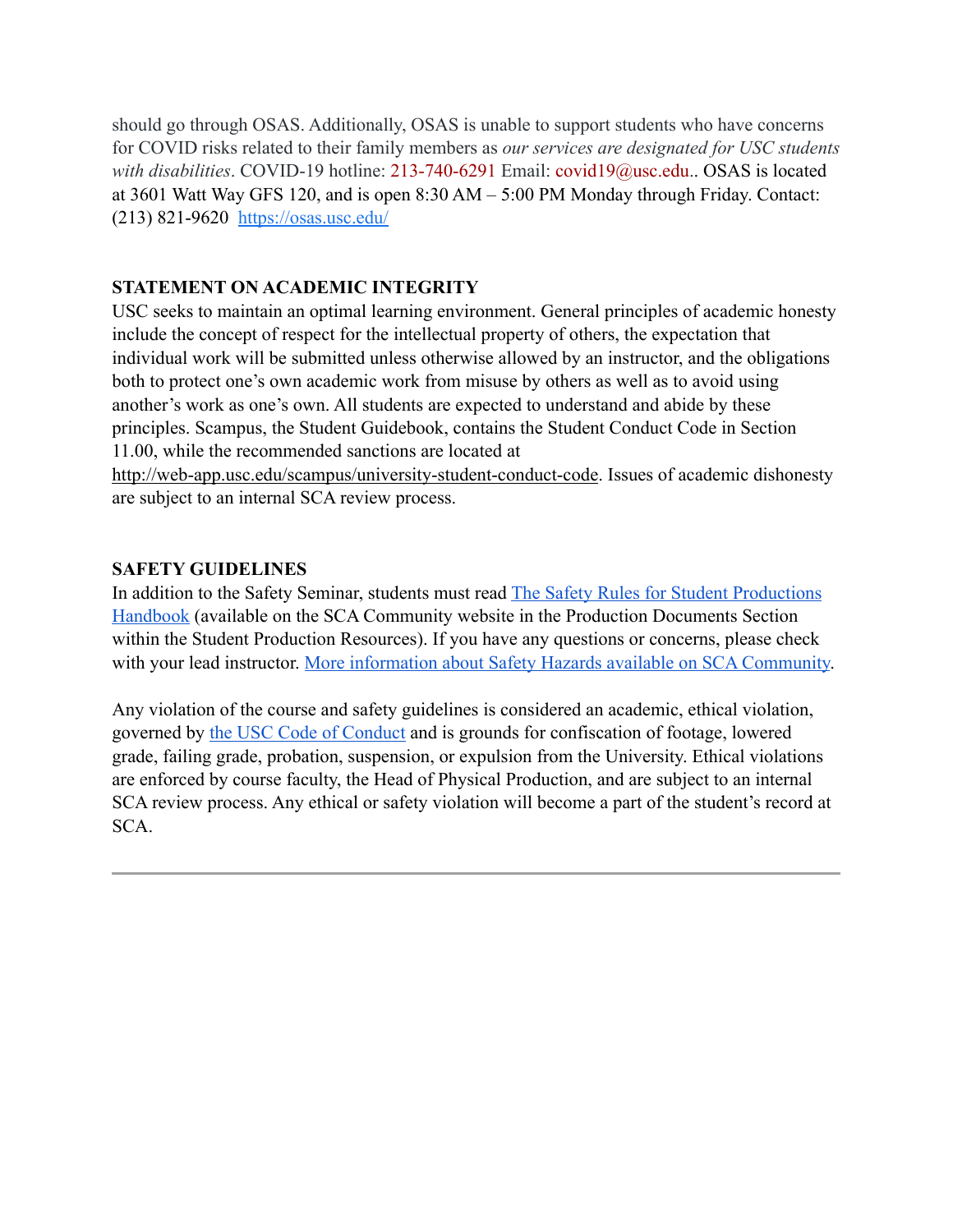# **WEEKLY CLASS SCHEDULE**

## **WEEK 1: January 10-16**

## **LAB A**

1/10 – Monday 2:30-5:20, SCE Stage 1 *Directing* (1 of 8) with Seth Koury Introduction to Directing.

## **FULL COHORT LECTURE**

1/11 – Tuesday, 1/11 – Tuesday, 11:00 AM – 12:50, SCI 108 *Safety and Hazardous Shooting Conditions* with Everett Lewis (50 min); *Editing Aesthetics* with Bruce Green (50 min) *(1 of 4)*

## **LOUNGE**

1/13 – Thursday 10:00-11:50am SCI207 With Seth Koury, Susan Arnold, Jeremy Royce, Stephen Flick Intro to 507 and Exercise 1: *Self-Portrait* & Exercise 2: *Emotion.*

## **LAB B**

1/12 – Wednesday 2:30-5:20, SCA B 118 *Avid Tools Workshop* with Beth Sweeney. Focus is Learning AVID Media Composer Tools for Editing and media workflow. Practice using Edit Stock dailies.

# **Week 2: January 17- 23**

### **LAB A**

1/17 No Class - Holiday-Moved to 1/21 9-12pm Stage 1

Required Reading: All readings are from the text - *Introduction to Cinematography: Learning Through Practice* by Tania Hoser Section B, Chapter 3 - Fundamental Photographic Knowledge for Cinematography

### **FULL COHORT LECTURE**

1/18 – Tuesday, 11:00 AM – 12:50, SCI 108

*Cinematography* with Jeremy Royce — Image Systems: themes, motifs and symbolic imagery.

### **LAB B**

1/19 - Wednesday 2:30-5:20, SCB 104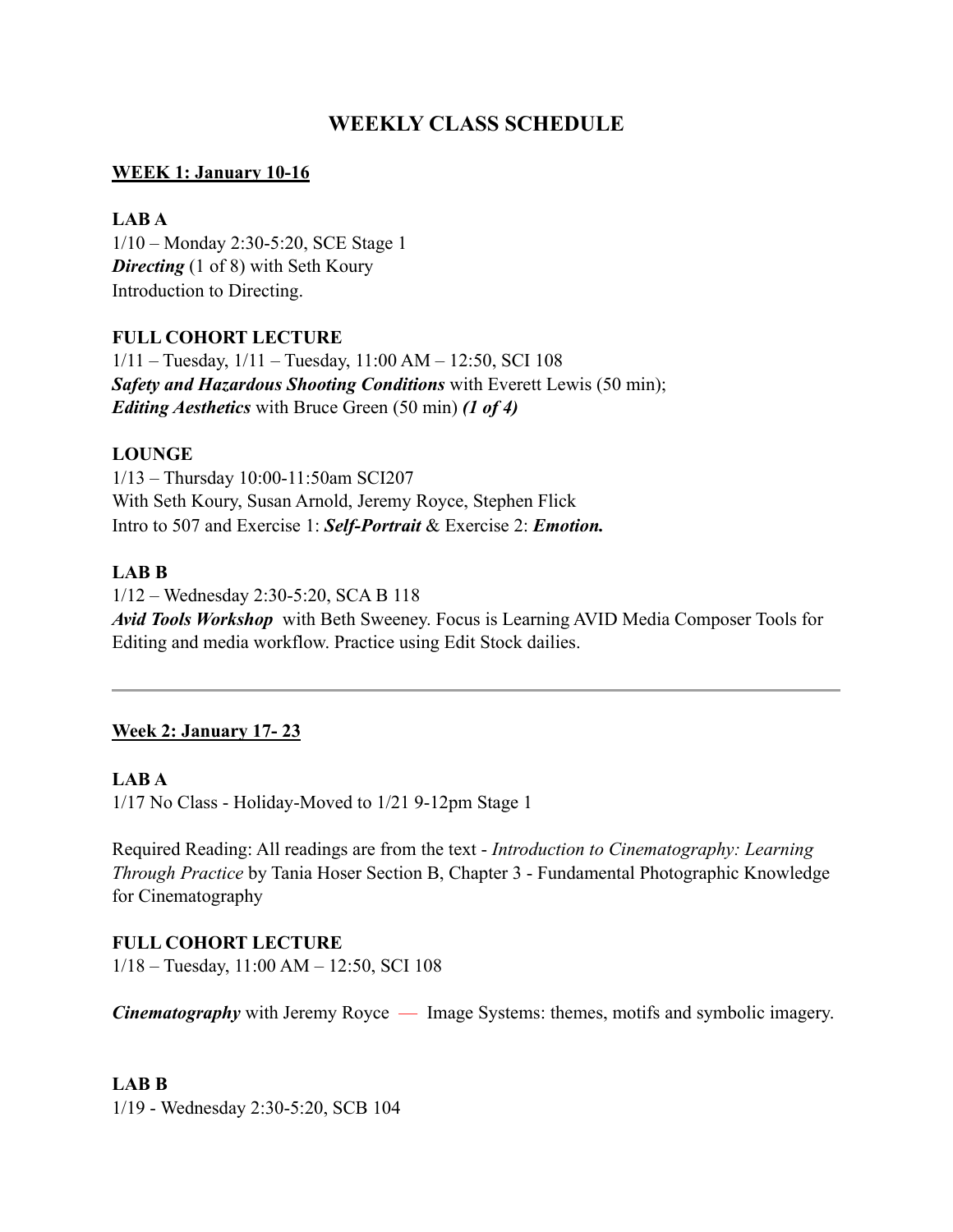*Sound Lab* (1 of 5) with Stephen Flick.

Listening exercises: Brain vs. Microphone; directed hearing; analytical listening.

# **LOUNGE**

1/20 — Thursday 10:00-11:50am SCI207 *Intro to E2*

 1/21 - FRIDAY Cinematography MAKE-UP: 9a-12p SCE Stage 1 *Cinematography* (1 of 8) with Jeremy Royce. Canon XC-15 Camera Check-Out. Introduce the concept of Exposure Triangle. Discuss, focus, aperture, shutter, ISO, white balance. Discuss composition; rule of thirds, symmetry, X, Y, Z axis.

# **Week 3: January 24-30**

## **LAB A**

1/24 — Monday 2:30-5:20, SCE Stage 1 **Directing** (2 of 8) with Seth Koury Scene Analysis and introducing characters in a story.

# **FULL COHORT LECTURE**

1/25 - Tuesday, 1/11 – Tuesday, 11:00 AM – 12:50, SCI 108 *Producing* with Susan Arnold Creative Producing & Development– (1 of 4) Susan Arnold

**SPECIAL LOUNGE —** ALL 4 SECTIONS MEET TOGETHER 1/25 - Tuesday, 6:30-8:20 PM, SCI 108 Seth Koury, Susan Arnold, Jeremy Royce, Stephen Flick *Screening of E1: Self-Portrait of all 4 sections together. E2: EMOTION Pitches Due Next Week*

# **NO LAB B WEDNESDAY AFTERNOON (see below make-up)**

1/27 THURSDAY 9a-12noon, SCA B120 *Editing with Avid* –with Bruce Green.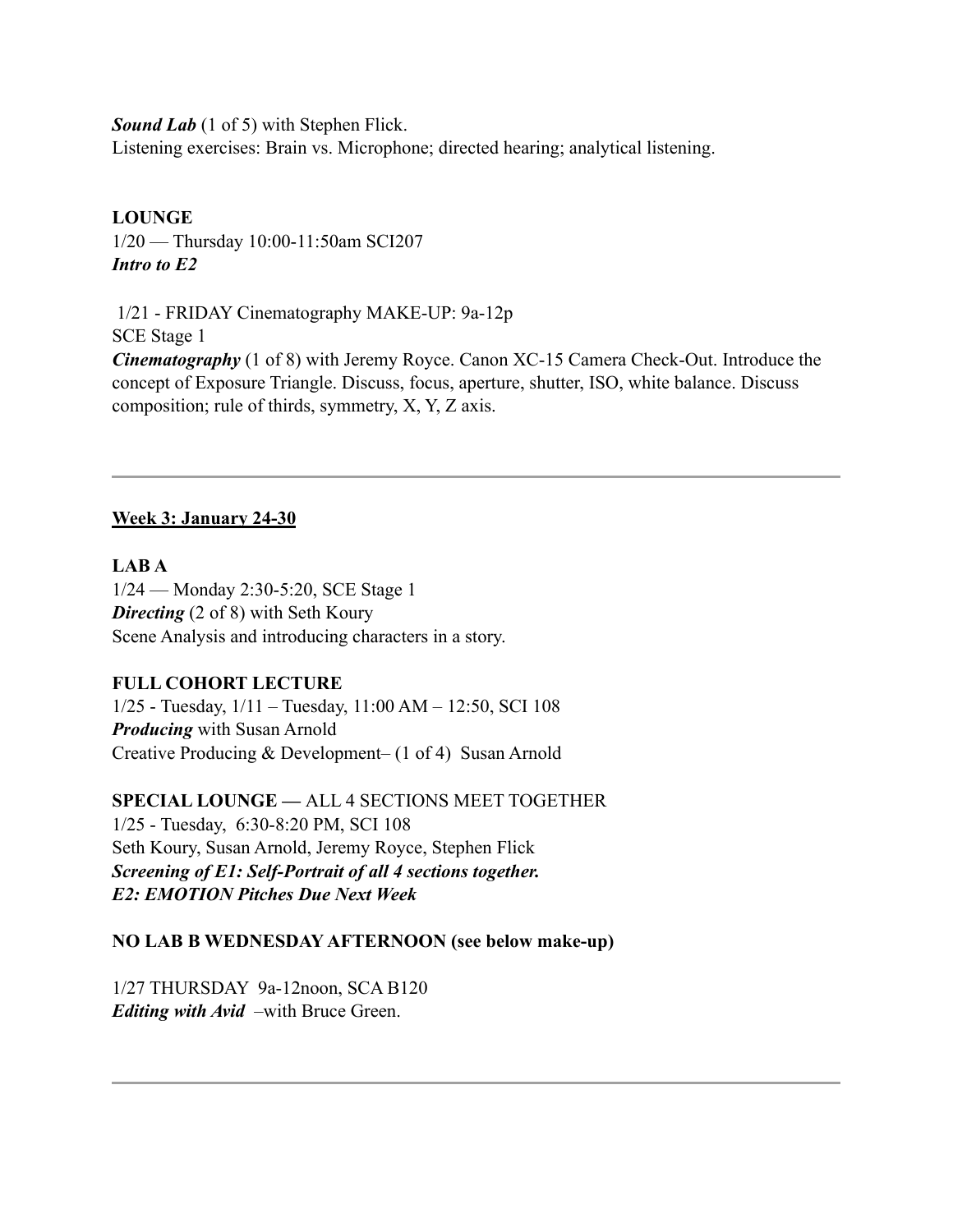## **Week 4: Jan 31- Feb 6**

## **LAB A**

1/31 - Monday 2:30-5:20, SCE Stage 1 **Cinematography** (2 of 8) with Jeremy Royce Introduce the Properties of Light: angle, quality, color & quantity. Discuss the purpose of each light in three point lighting. Required Reading: Section F, Chapter 11a - Lighting: The Fundamentals of Lighting, Light Metering and Exposure.

## **FULL COHORT LECTURE**

2/1 - Tuesday, 1/11 – Tuesday, 11:00 AM – 12:50, SCI 108 *Editing Aesthetics 2 of 4 with Bruce Green*

## **LOUNGE**

2/3 - Thursday 10:00-11:50am SCI207 *Each student presents E2 Pitch Introduction to E3: Genre*

## **LAB B**

2/2 — Wednesday 2:30-5:20, SCB104 *Producing* (1 of 3) with Susan Arnold Script Development From Start to Finish

# **>>>WEEKEND: E2 PRODUCTION FEB 4, 5, 6**

# **Week 5: Feb 7-13**

# **LAB A**

2/7 - Monday 2:30-5:20, SCE Stage 1 **Directing** (3 of 8) with Seth Koury Working with Actors 1: Casting, Auditions, and the Table Read.

# **FULL COHORT LECTURE**

2/8 - Tuesdays, 11:00 AM – 12:50, SCI 108 *Recording Performance* with Geoffrey Patterson

# **LOUNGE**

2/10 - Thursday 10:00-11:50am SCI207 *Intro to E4*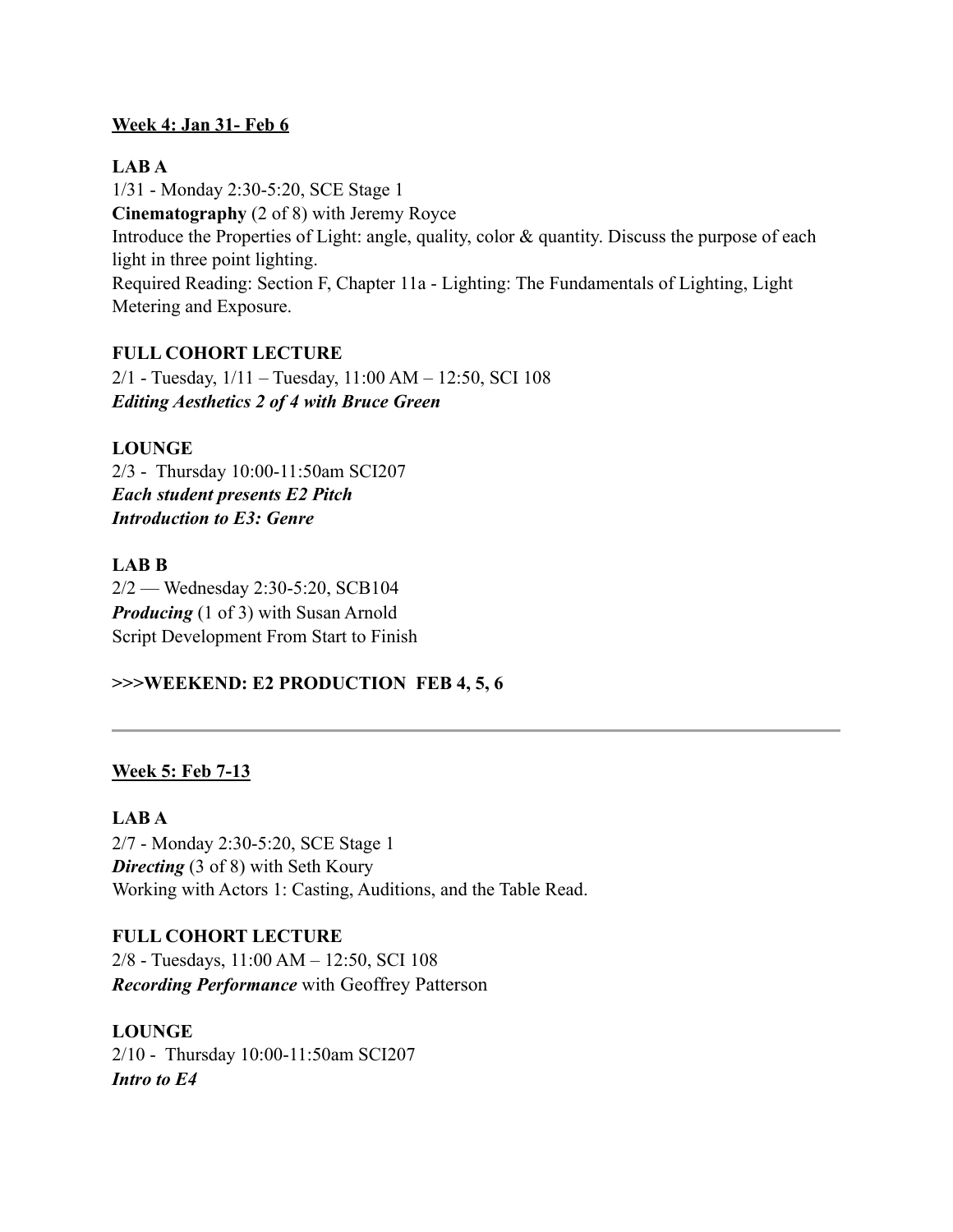#### **LAB B**

2/9 - Wednesday 2:30-5:20, SCB 104 *Sound Lab* (2 of 5) with Stephen Flick. Production technology usage exercises; hardware, software, recorders, microphones, mediums, coordinating with resources available.

**FULL COHORT DIVERSITY SEMINAR** 1 of 4 2/11 - Friday, 2:00–5:50 PM SCA108

#### **Week 6: Feb 14-20**

**LAB A** 2/14 - Monday 2:30-5:20, SCE Stage 1 *Cinematography* (3 of 8) with Jeremy Royce Intro working with natural and existing light. Required Reading: Section F, Chapter 11b-Lighting: Natural and Available Light

#### **FULL COHORT LECTURE**

2/15 - Tuesday, 11:00 AM – 12:50, SCI 108 Producing: Casting, Scheduling, Locations, Budgets (2 of 4) Scott Kroopf

### **LOUNGE**

2/17 - Thursday 10:00-11:50am SCI207 With Seth Koury, Susan Arnold, Jeremy Royce, Stephen Flick *Screen E2's E3 Pitches Due Next Week from all students*

#### **LAB B**

2/16 - Wednesday 2:30-5:20 B118 *AVID TOOLS WORKSHOP* with Beth Sweeney

### **Week 7: Feb 21-27**

#### **LAB A**

2/21 - Monday, Presidents' day –No Class MOVED TO THURSDAY 2/24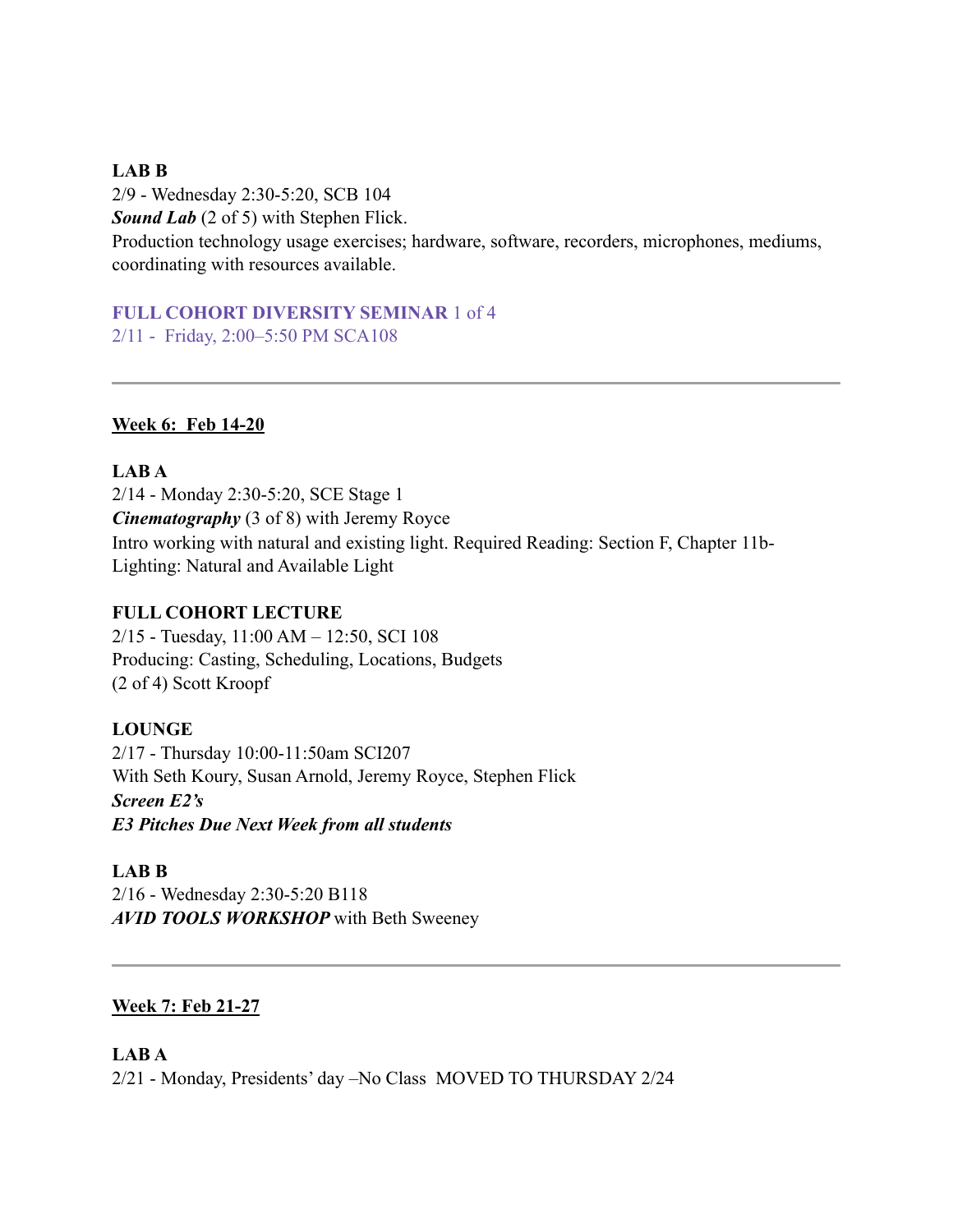#### **FULL COHORT LECTURE**

2/22 - Tuesday, 11:00 AM – 12:50, SCI 108 *Editing Aesthetics with Jim Ruxin* (3 of 4)

#### **NO LAB B –MOVED TO FRIDAY 2/25**

**LOUNGE** 2/24 - Thursday 10:00-11:50am SCI207 *E3 Pitches due from each student*

LAB A 2/24 Thursday 2:30-5:20, RZC STAGE "A"– MAKE-UP *Directing* (4 of 8), with Seth Koury. Working with Actors 2: The shot, the scene, the sequence; developing a character.

LAB B

2/25 - Friday 9a-12noon, RZC STAGE "A - MAKE-UP *Cinematography* (4 of 8), with Jeremy Royce Introduce working with DIY lights, grip equipment and ways to move the camera. Required Reading: Section F, Chapter 12 - Shaping and Controlling Light

## **Week 8: Feb 28-March 6**

**FULL COHORT LECTURE**

3/1 - Tuesdays, 1/11 – Tuesday, 11:00 AM – 12:50, SCI 108 *Sound Design* with Midge Costin. (2 of 2)

### **LAB A**

2/28 - Monday 2:30-5:20, SCE Stage 1 *Cinematography* (5 of 8), with Jeremy Royce Introduce the properties of a lens; focal length, aperture, focus. Creating depth in the frame through blocking, lighting, vectors, etc. Required Reading: Section C, Chapter 6- Storytelling in Shots: Lenses and Composition

**LOUNGE**

3/3- Thursday 10:00-11:50am SCI207 *E4 Pitches due from each student GROUP A SCRIPTS DUE: 3/7, 9am*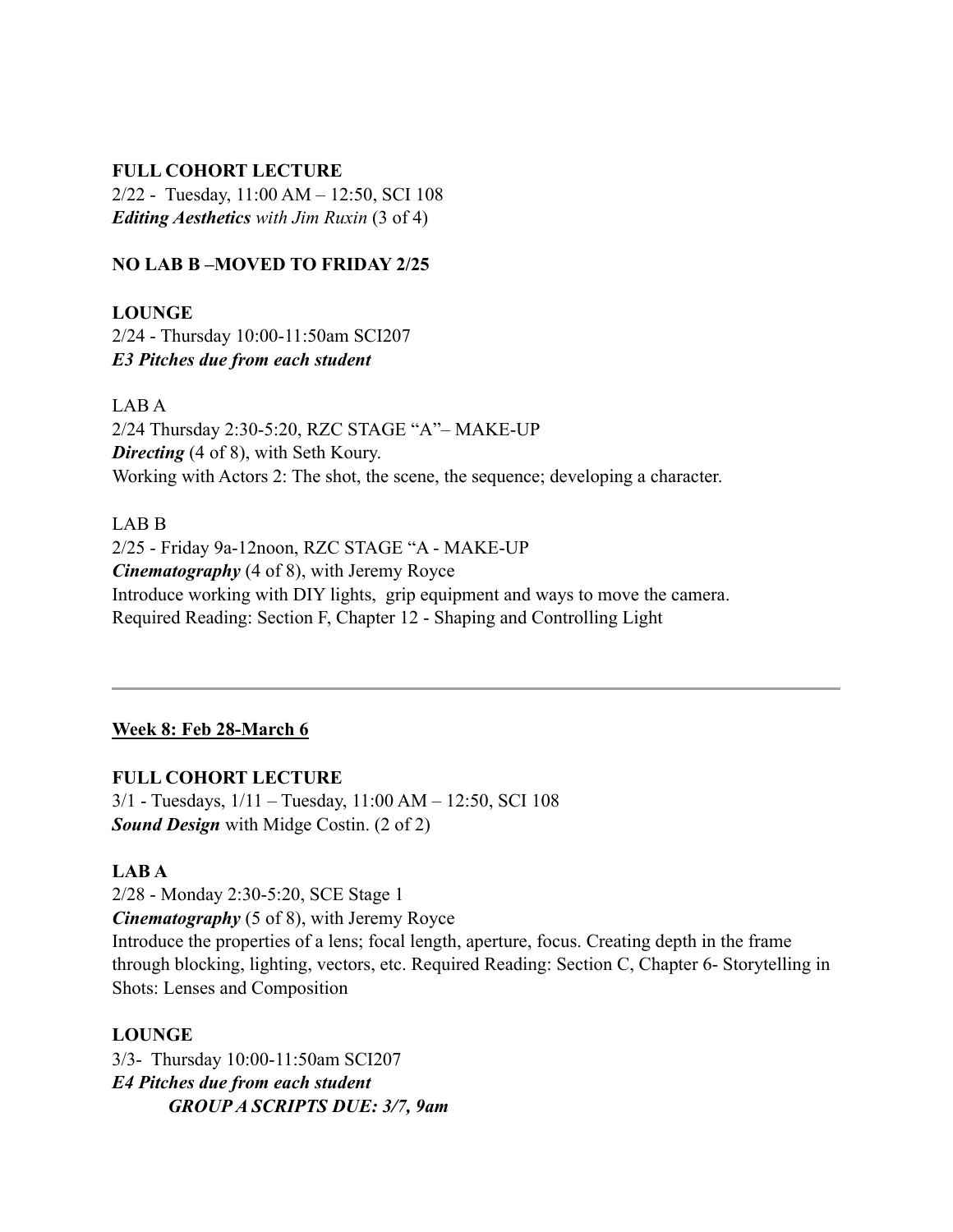## *GROUP B SCRIPTS DUE: 3/21, 9am GROUP C SCRIPTS DUE: 3/28, 9am E3's Due Next week for Screening*

## **LAB B**

3/2 Wednesday 2:30-5:20, SCB104 *Sound* with Stephen Flick

3/4 - Diversity Seminar (2 of 4) Friday, 2:00–5:50 PM SCA108

*Mid-semester meetings begin with Directing Faculty.*

## **Week 9: March 7-13**

## **FULL COHORT LECTURE**

3/8 - Tuesday, 11:00 AM – 12:50, SCI 108 *Introduction to Production Design* with Prof. Bruce Block

# **LAB A**

3/7 - Monday 2:30-5:20, SCE Stage 1 **Directing** (5 of 8) with Seth Koury Coverage and clean entrances and exits, preparing for your shoot, and collaborating with your team before you have shot a single frame.

 $\mathcal{L}_\mathcal{L} = \{ \mathcal{L}_\mathcal{L} = \{ \mathcal{L}_\mathcal{L} = \{ \mathcal{L}_\mathcal{L} = \{ \mathcal{L}_\mathcal{L} = \{ \mathcal{L}_\mathcal{L} = \{ \mathcal{L}_\mathcal{L} = \{ \mathcal{L}_\mathcal{L} = \{ \mathcal{L}_\mathcal{L} = \{ \mathcal{L}_\mathcal{L} = \{ \mathcal{L}_\mathcal{L} = \{ \mathcal{L}_\mathcal{L} = \{ \mathcal{L}_\mathcal{L} = \{ \mathcal{L}_\mathcal{L} = \{ \mathcal{L}_\mathcal{$ 

 $\mathcal{L}_\mathcal{L} = \{ \mathcal{L}_\mathcal{L} = \{ \mathcal{L}_\mathcal{L} = \{ \mathcal{L}_\mathcal{L} = \{ \mathcal{L}_\mathcal{L} = \{ \mathcal{L}_\mathcal{L} = \{ \mathcal{L}_\mathcal{L} = \{ \mathcal{L}_\mathcal{L} = \{ \mathcal{L}_\mathcal{L} = \{ \mathcal{L}_\mathcal{L} = \{ \mathcal{L}_\mathcal{L} = \{ \mathcal{L}_\mathcal{L} = \{ \mathcal{L}_\mathcal{L} = \{ \mathcal{L}_\mathcal{L} = \{ \mathcal{L}_\mathcal{$ 

# **LOUNGE**

3/10 - Thursday 10:00-11:50am SCI207 With Seth Koury, Susan Arnold, Jeremy Royce, Stephen Flick *Screen E3's E4A Prep Due Next Week*

**LAB B** 3/9 - Wednesday 2:30-5:20, B118 *AVID TOOLS WORKSHOP* with Beth Sweeney

### **SPRING BREAK MARCH 14-18**

 $\mathcal{L}_\text{max}$  , where  $\mathcal{L}_\text{max}$  and  $\mathcal{L}_\text{max}$ 

**\_\_\_\_\_\_\_\_\_\_\_\_\_\_\_\_\_\_\_\_\_\_\_**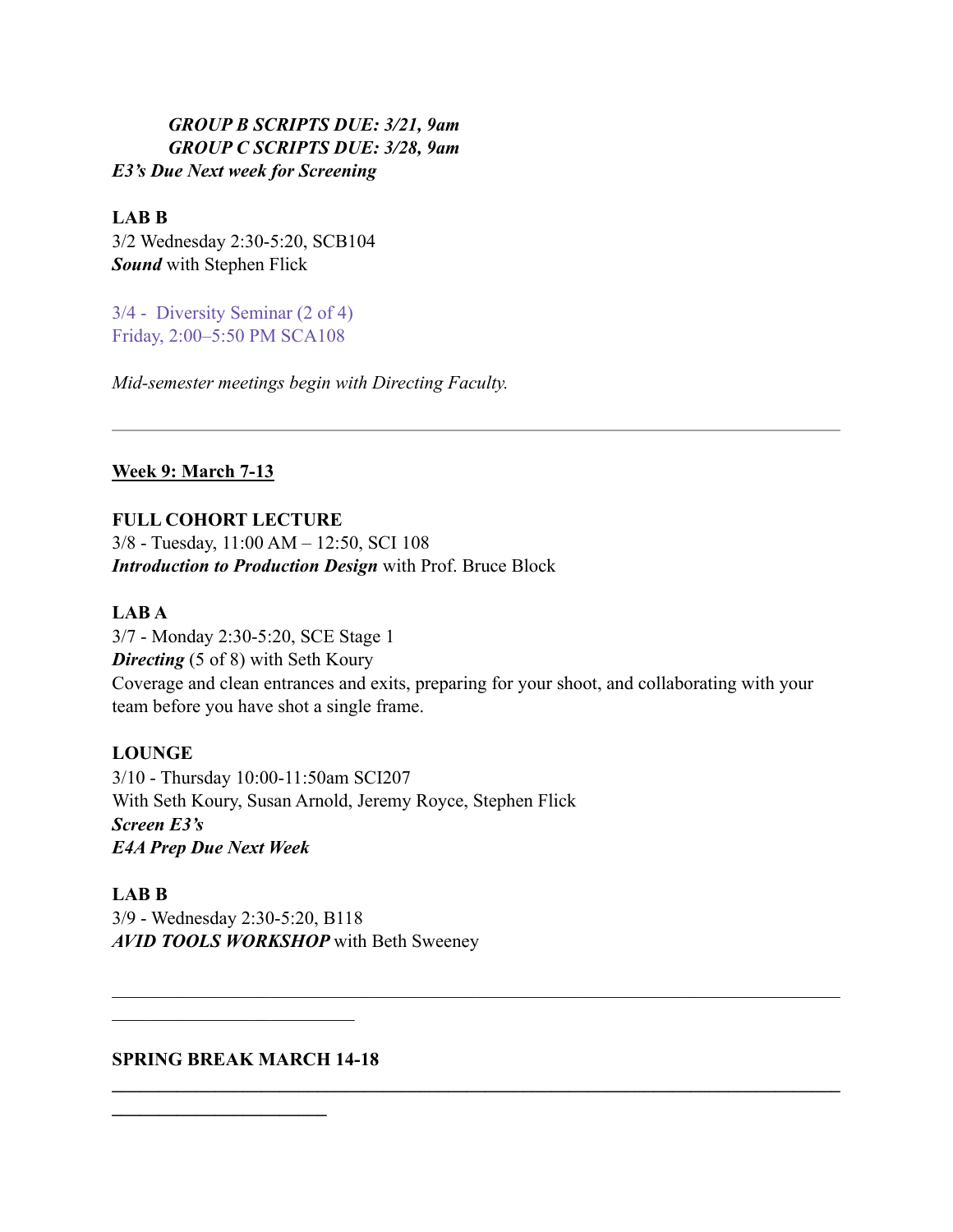#### **Week 10: March 21-27**

#### **FULL COHORT LECTURE**

3/22 - Tuesdays, 11:00 AM – 12:50, SCI 108 *Editing Aesthetics* with Jim Ruxin (4 of 4)

#### **LAB A**

3/21 - Monday 2:30-5:20, SCE Stage 1 *Cinematography* (6 of 8), with Jeremy Royce Introduce how to cover a scene; blocking, coverage, shot lists, shooting order. Required Reading: Section C, Chapter 7 - Storytelling in Scenes: Constructing the Scene and Working with the Director.

#### **LOUNGE**

3/24 - Thursday 10:00-11:50am SCI207 *E4A Prep Due E4B Prep Due Next Week*

#### **LAB B**

3/23 – Wednesday 2:30-5:20, SCB104 *Producing* (2 of 3) with Susan Arnold Production from Start to Finish

**FULL COHORT DIVERSITY SEMINAR (**3 of 4) 3/25 - Friday, 2:00–5:50 PM SCA108

#### **Week 11: March 28-April 3**

**FULL COHORT LECTURE** 3/29 - Tuesdays, 11:00 AM – 12:50, SCI 108 *Producing* Prep for 508 (3 of 4) Profs. Susan Arnold & Scott Kroopf

#### **LAB A**

3/28 - Monday 2:30-5:20, SCE Stage 1 *Directing* (6 of 8) with Seth Koury Rehearsal 1 — First Group of Students.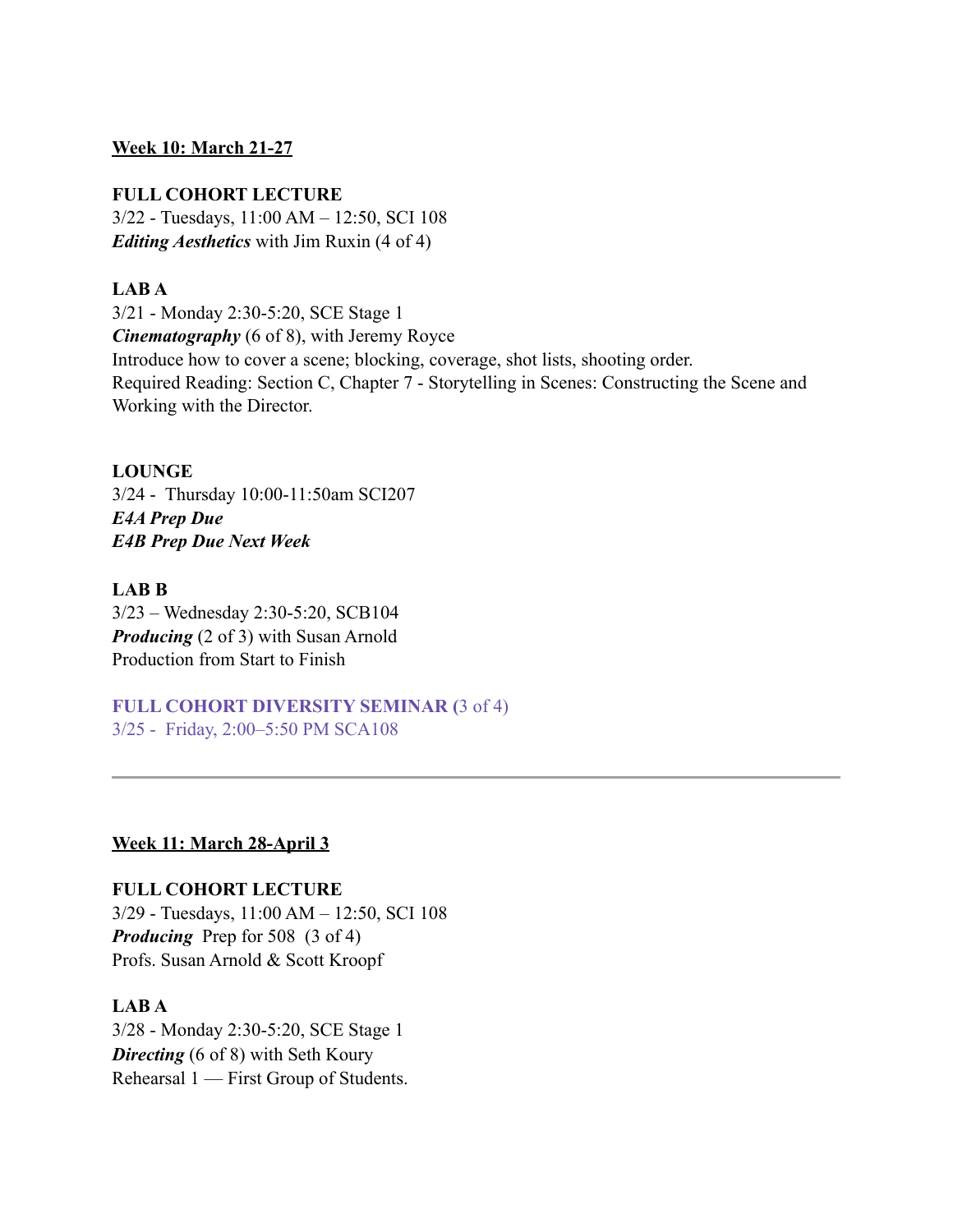**LOUNGE** 3/31 - Thursday 10:00-11:50am SCI207 *E4B Prep Due E4C Prep Due Next Week*

#### **LAB B**

3/30 – Wednesday 2:30-5:20, SCB104 *Sound* (4 of 5) with Stephen Flick. Storytelling with Sound Exercises; Sound only (answer machine, foley, etc.); Sound to Still Photos; Moving Image, World Making.

#### *>>>E4A Production: April 1, 2 ,3*

#### **Week 12: April 4-10**

#### **FULL COHORT LECTURE**

4/5 - Tuesdays, 11:00 AM – 12:50, SCI 108 *Cinematography* with Angelo Pacifici: Eight Great Shots & Why They're Great.

#### **LAB A**

4/4 - Monday 2:30-5:20, SCE Stage 1 *Cinematography* (7 of 8) with Jeremy Royce Introduce how to scout a location, plan for equipment and electrical distribution. Students will take stills of the location of P1 -508 scripts and a few will be selected and discussed. Required Reading: Section B, Chapter 2a - Working on Set: Professional Practice

#### **LOUNGE**

4/7 - Thursday 10:00-11:50am SCI207 *E4C Prep Due E4A Due for Screening next Week*

#### **LAB B**

4/6 – Wednesday 2:30-5:20 B118 *AVID TOOLS WORKSHOP* with Beth Sweeney *>>>E4B Production: April 8, 9,10*

**Week 13: April 11-17**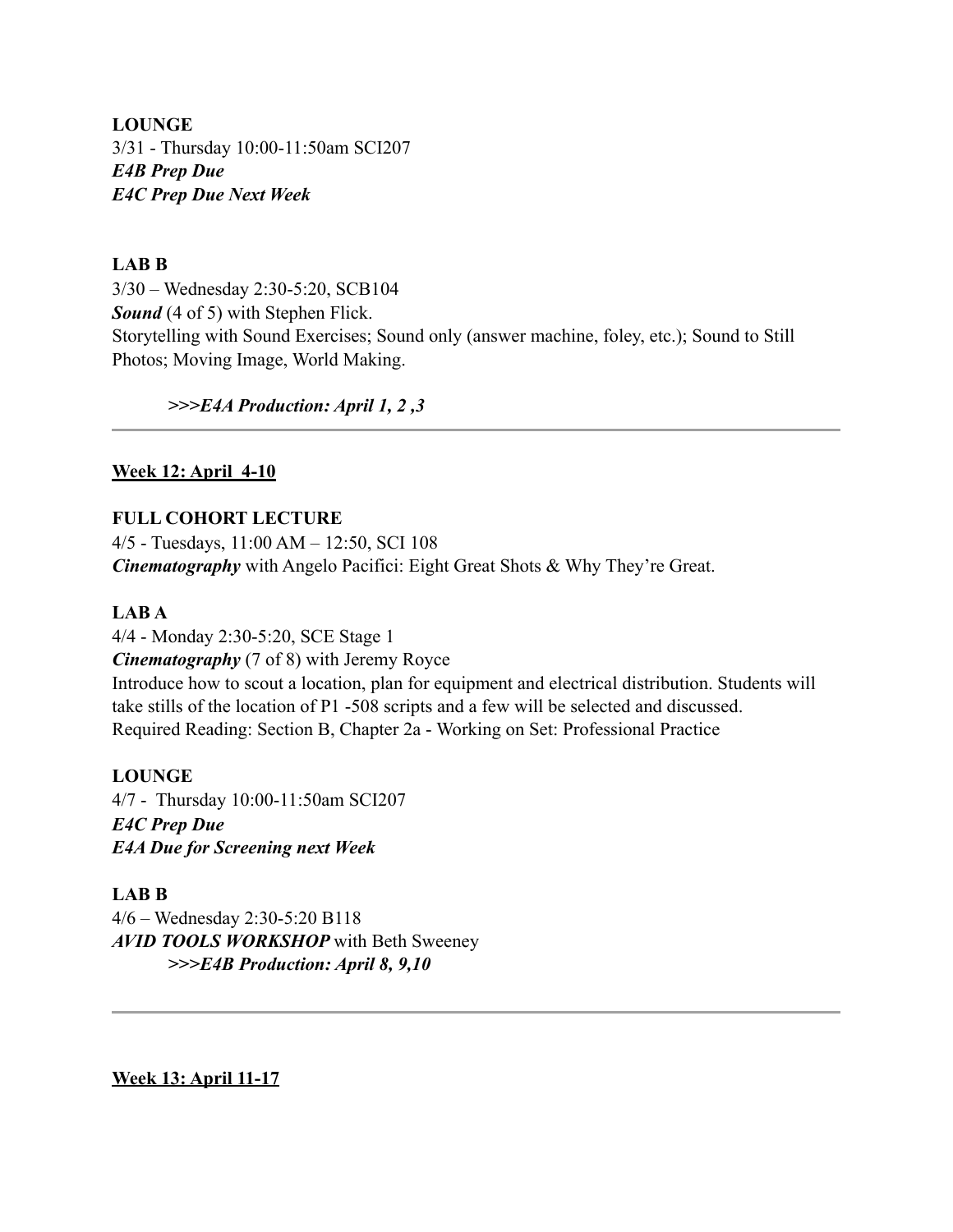### **FULL COHORT LECTURE**

4/12 – Tuesdays, 11:00 AM – 12:50, SCI 108 • *Directing* with James Savoca (50 mins.) • *Directing* with Rebekah McKendry (50 mins.)

## **LAB A**

4/11 - Monday 2:30-5:20, SCE Stage 1 *Directing* (7 of 8) with Seth Koury Rehearsal 2 — Second Group of Students.

# **LOUNGE**

4/14 – Thursday 10:00-11:50am SCI207 With Seth Koury, Susan Arnold, Jeremy Royce, Stephen Flick *Screen all E4A's* 

# **LAB B**

4/13 – Wednesday 2:30-5:20 SCB104 *Sound* (5 of 5) with Stephen Flick Post Production Technology; Avid to ProTools; coordinating with picture; mixing 'in the box' and consoles; resources available.

### *>>>E4C Production: April 15, 16, 17*

# **Week 14: April 18-14**

**FULL COHORT LECTURE**

4/19 - Tuesdays, 11:00 AM – 12:50, SCI 108 *Producing*  Packaging & Case Study (4 of 4) (Arnold)

### **LAB A**

4/18 - Monday 2:30-5:20, SCE Stage 1

### *Cinematography* 8 of 8, with Jeremy Royce

Students will break into two crews. Each crew will build identical hallway scenes, one light for day, the other night. With the FS5, students will practice pulling focus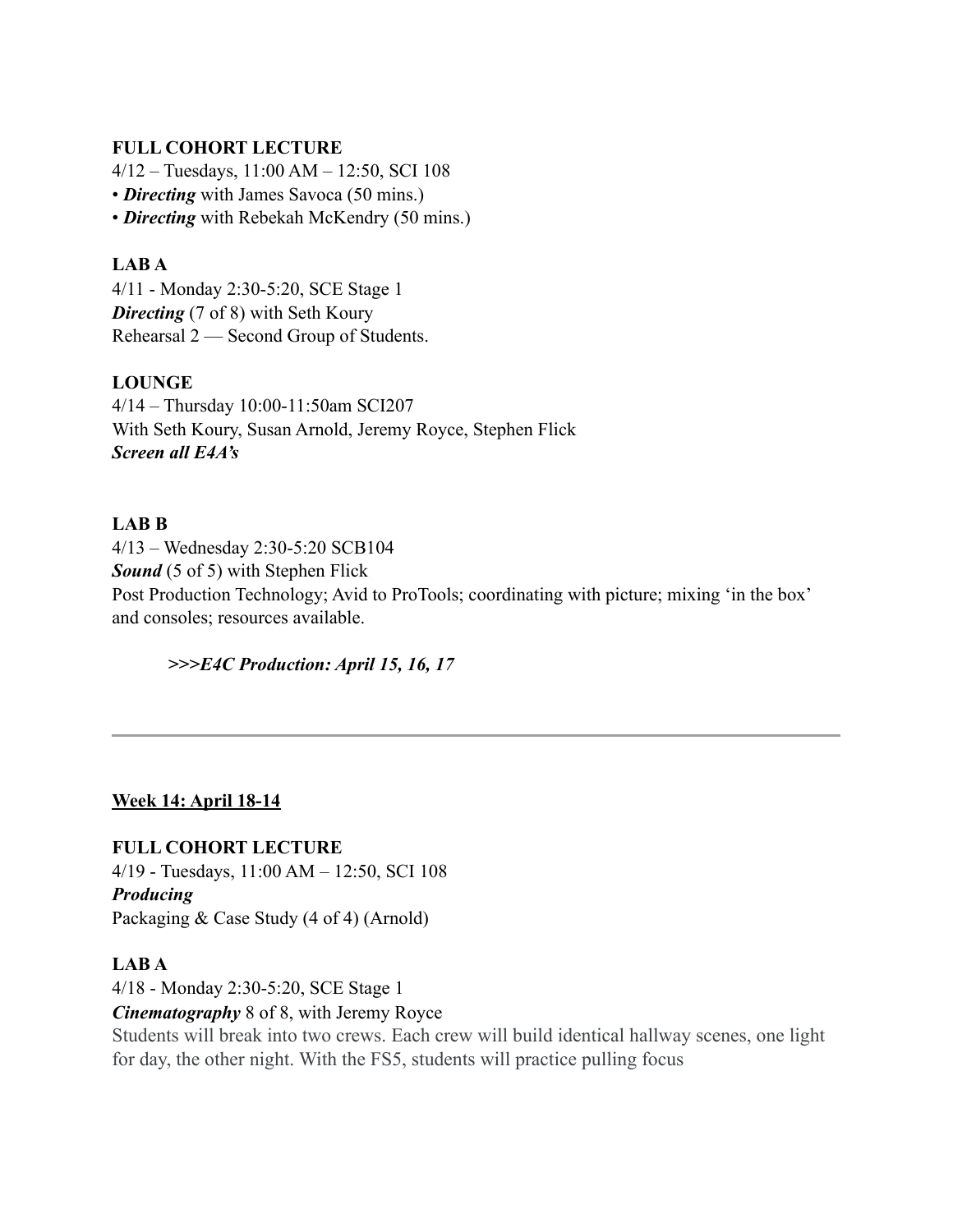# **LOUNGE** 4/21 – Thursday 10:00-11:50am SCI207 With Seth Koury, Susan Arnold, Jeremy Royce, Stephen Flick *Screening all E4B's*

### **LAB B**

4/20 Wednesday 2:30-5:20 B 118 *AVID TOOLS WORKSHOP* with Beth Sweeney

### **Week 15: April 25-May 1**

**FULL COHORT LECTURE**  4/26 - Tuesdays, 11:00 AM – 12:50, SCI 108

- *Directing* with Seth Koury (50 mins.)
- *Directing* with Ben Cunis (50 mins.)

# **LAB A**

4/25 – Monday 2:30-5:20, SCE Stage 1 *Directing* (8 of 8) with Seth Koury Rehearsal 3 — Third Group of Students.

# **LAB B**

4/27 – Wednesday 2:30-5:20, SCB104 *Producing* (3 of 3) with Susan Arnold *Leadership & building the team*

### **LOUNGE**

4/28 – Thursday 10:00-11:50am SCI207 With Seth Koury, Susan Arnold, Jeremy Royce, Stephen Flick *Screening all E4C's* 

## **FULL COHORT DIVERSITY SEMINAR** 4 of 4 4/29 - Fri. 2:00–5:50 PM SCA108

Mandatory 508 Orientation: Friday May 6, 2022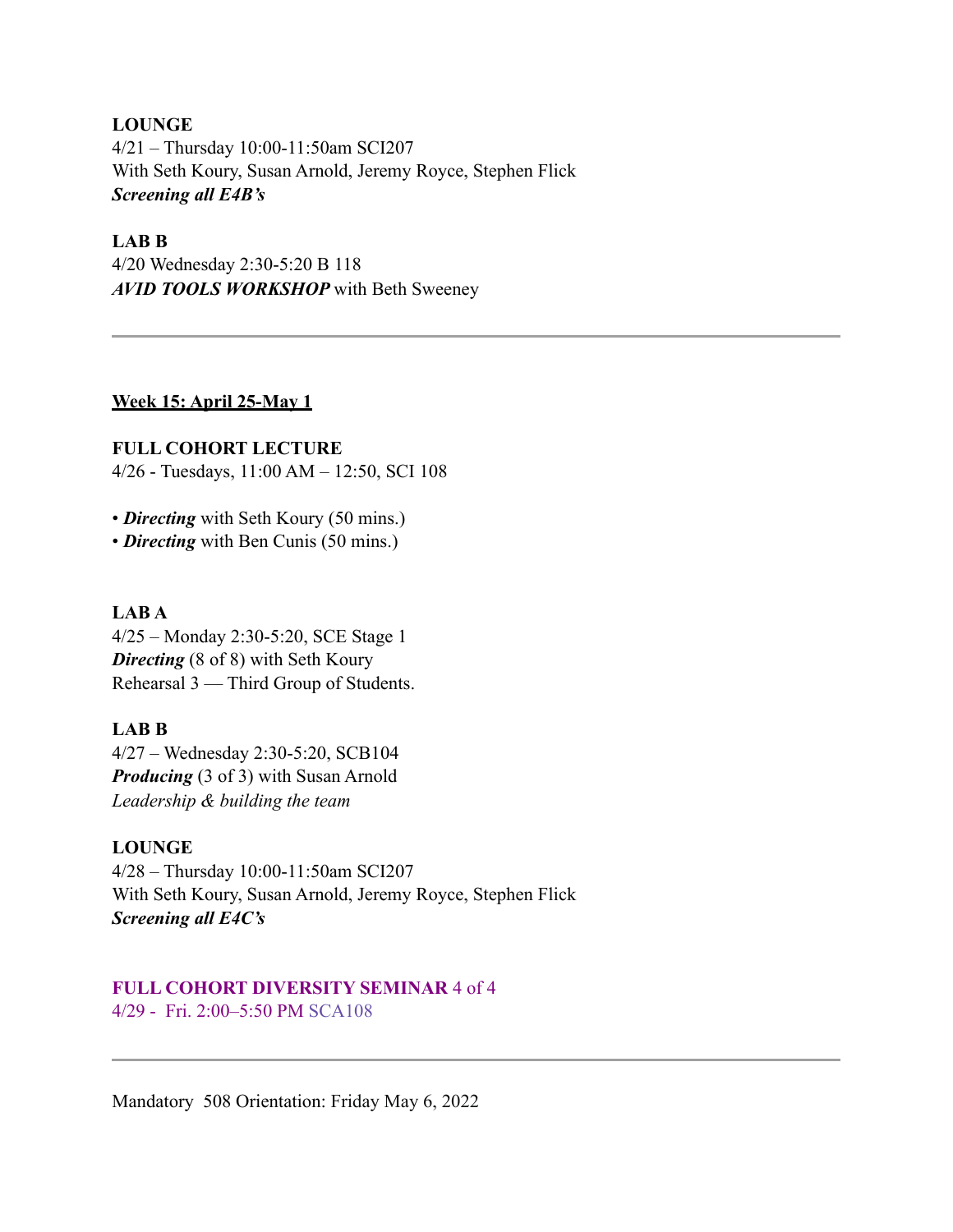Recommended 508 screenings: Saturday & Sunday, May 7 & 8, 2022 Mandatory 508 Safety Seminar: Friday, August 19, 2022

## **OTHER RESOURCES**

#### **Dornsife/The Writing Center**

Students whose primary language is not English should check with The Writing Center at Dornsife which sponsors courses and workshops specifically for international graduate students. <https://dornsife.usc.edu/writingcenter/for-non-native-speakers/>

#### **Academic Conduct**

Plagiarism – presenting someone else's ideas as your own, either verbatim or recast in your own words – is a serious academic offense with serious consequences. Please familiarize yourself with the discussion of plagiarism in SCampus in Part B, Section 11, "Behavior Violating University Standards[" policy.usc.edu/scampus-part-b](https://policy.usc.edu/scampus-part-b/). Other forms of academic dishonesty are equally unacceptable. See additional information in SCampus and university policies on scientific misconduct[, policy.usc.edu/scientific-misconduct](http://policy.usc.edu/scientific-misconduct).

#### **Safety**

All students are expected to abide by USC School of Cinematic Arts Safety Guidelines. Violations of any of the safety guidelines may result in disciplinary action ranging from confiscation of footage to expulsion from the University.

#### **Stressful Times**

These are stressful times in our country, and Graduate School in and of itself is stressful. I encourage you to take care of yourself and your fellow students. USC provides opportunities for Mindful Meditation <http://mindful.usc.edu>and Mental health counseling is available at the Engemann Student Health Center, 1031 W. 34th Street, 213-740-9355.

### **Other support Systems**

*Counseling and Mental Health - (213) 740-9355 – 24/7 on call*  [studenthealth.usc.edu/counseling](https://studenthealth.usc.edu/counseling/)

Free and confidential mental health treatment for students, including short-term psychotherapy, group counseling, stress fitness workshops, and crisis intervention.

### *Student Health Leave Coordinator* – 213-821-4710

Located in the USC Support and Advocacy office, the Health Leave Coordinator processes requests for health leaves of absence and advocates for students taking such leaves when needed. <https://policy.usc.edu/student-health-leave-absence/>

*National Suicide Prevention Lifeline - 1 (800) 273-8255 – 24/7 on call •*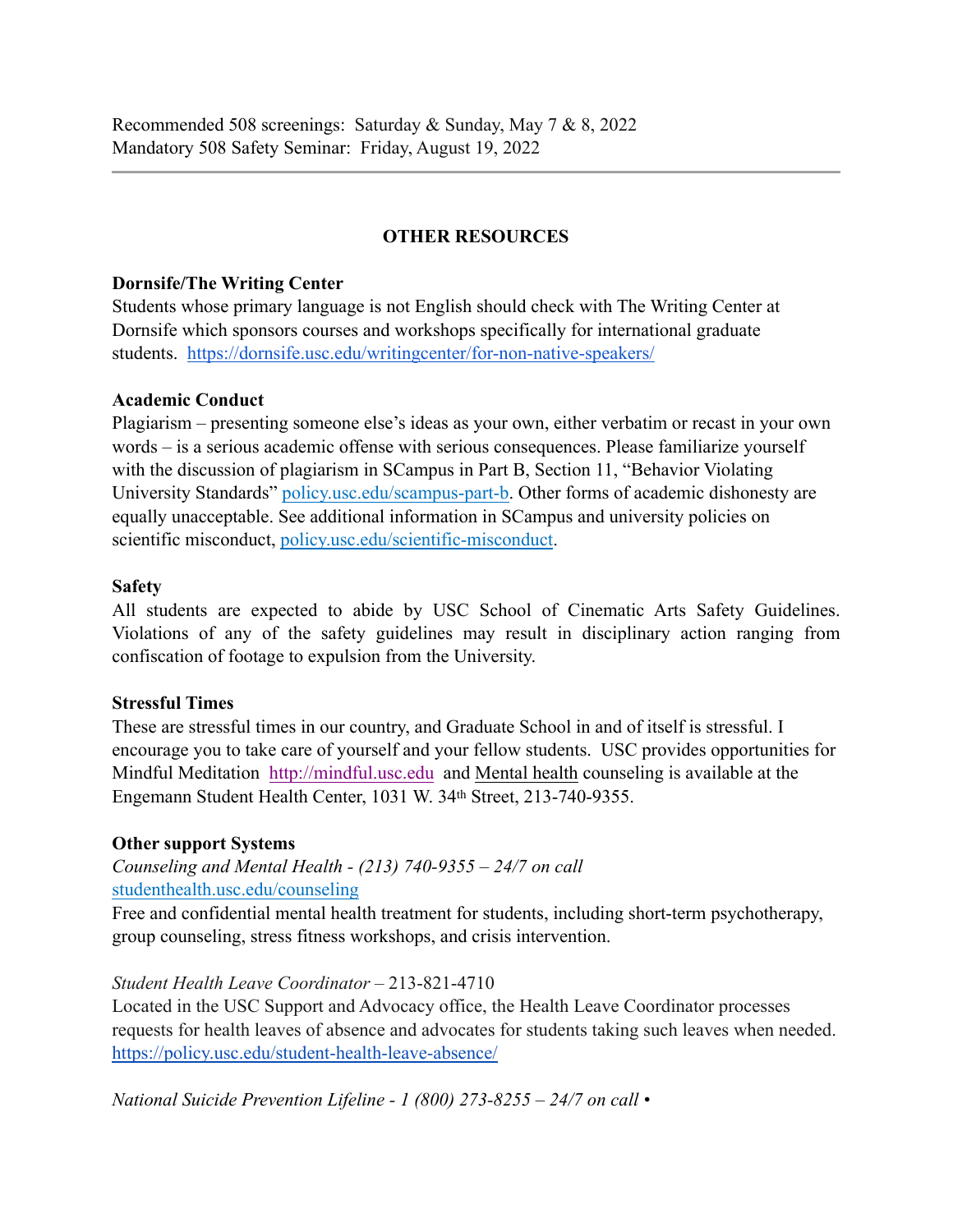#### [suicidepreventionlifeline.org](http://www.suicidepreventionlifeline.org/)

Free and confidential emotional support to people in suicidal crisis or emotional distress 24 hours a day, 7 days a week.

*Relationship and Sexual Violence Prevention and Services (RSVP) - (213) 740-9355(WELL), press "0" after hours – 24/7 on call •* [studenthealth.usc.edu/sexual-assault](https://studenthealth.usc.edu/sexual-assault/) Free and confidential therapy services, workshops, and training for situations related to genderbased harm.

# *Office of Equity and Diversity (OED)- (213) 740-5086 | Title IX – (213) 821-8298 •* [equity.usc.edu,](https://equity.usc.edu/) [titleix.usc.edu](http://titleix.usc.edu)

Information about how to get help or help someone affected by harassment or discrimination, rights of protected classes, reporting options, and additional resources for students, faculty, staff, visitors, and applicants. The university prohibits discrimination or harassment based on the following *protected characteristics*: race, color, national origin, ancestry, religion, sex, gender, gender identity, gender expression, sexual orientation, age, physical disability, medical condition, mental disability, marital status, pregnancy, veteran status, genetic information, and any other characteristic which may be specified in applicable laws and governmental regulations. The university also prohibits sexual assault, non-consensual sexual contact, sexual misconduct, intimate partner violence, stalking, malicious dissuasion, retaliation, and violation of interim measures.

# *Reporting Incidents of Bias or Harassment - (213) 740-5086 or (213) 821-8298 •* [usc-advocate.symplicity.com/care\\_report](https://usc-advocate.symplicity.com/care_report/)

Avenue to report incidents of bias, hate crimes, and microaggressions to the Office of Equity and Diversity |Title IX for appropriate investigation, supportive measures, and response.

*The Office of Student Accessibility Services - (213) 821-9620 •* <https://osas.usc.edu/> Support and accommodations for students with disabilities. Services include assistance in providing readers/notetakers/interpreters, special accommodations for test taking needs, assistance with architectural barriers, assistive technology, and support for individual needs.

*USC Campus Support & Intervention - (213) 821-4710 •* [campussupport.usc.edu](https://campussupport.usc.edu/) Assists students and families in resolving complex personal, financial, and academic issues adversely affecting their success as a student.

### *Diversity at USC - (213) 740-2101 •* [diversity.usc.edu](https://diversity.usc.edu/)

Information on events, programs and training, the Provost's Diversity and Inclusion Council, Diversity Liaisons for each academic school, chronology, participation, and various resources for students.

*USC Emergency - UPC: (213) 740-4321, HSC: (323) 442-1000 – 24/7 on call* [dps.usc.edu,](http://dps.usc.edu/) [emergency.usc.edu](http://emergency.usc.edu/)